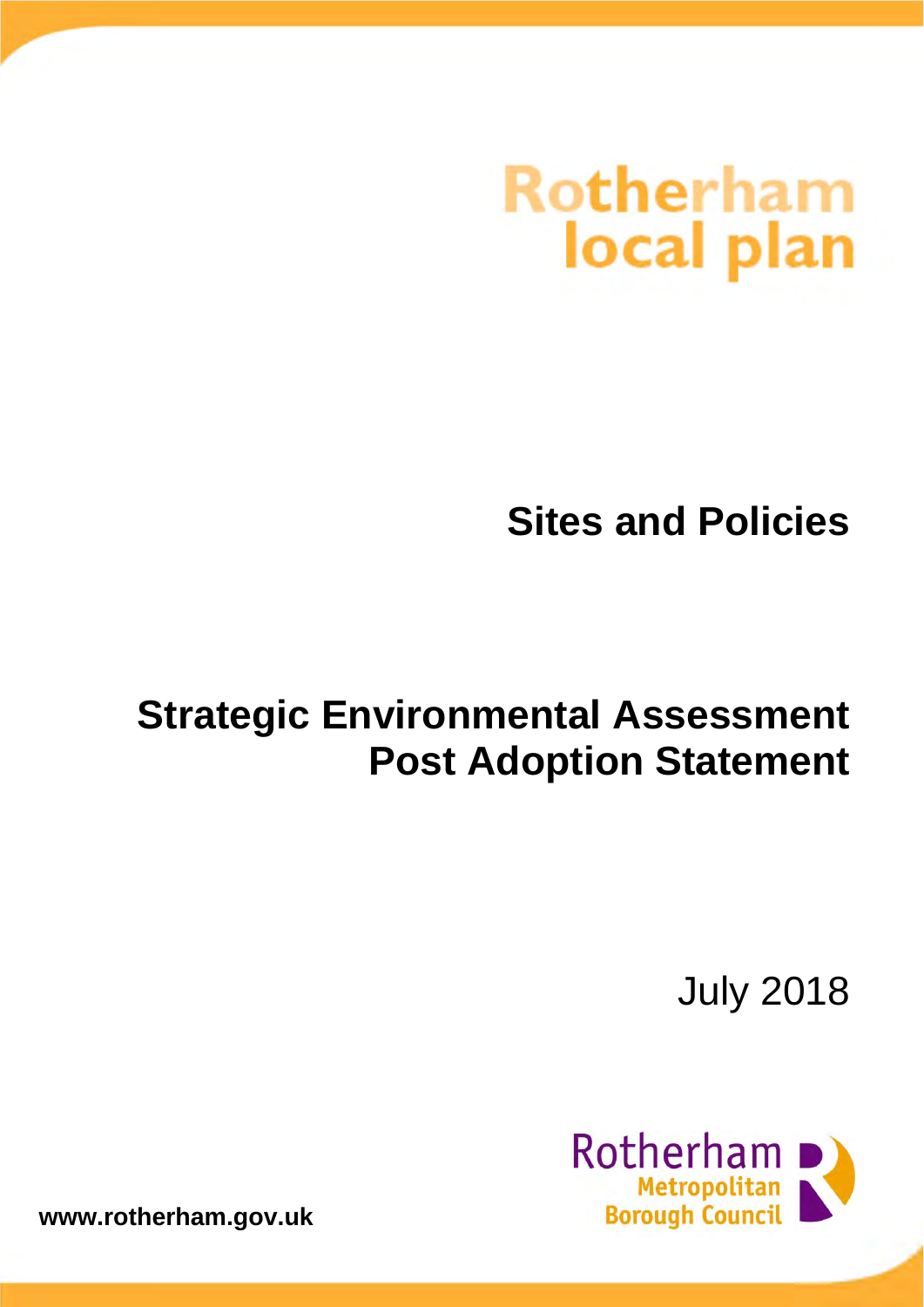# **Contents**

| Integrating environmental & sustainability considerations into the Sites and Policies        |  |
|----------------------------------------------------------------------------------------------|--|
|                                                                                              |  |
|                                                                                              |  |
|                                                                                              |  |
| Reasons for choosing the final version of the Sites and Policies document (in light of other |  |
|                                                                                              |  |
| Measures to monitor the significant environmental effects of the Sites and Policies          |  |
|                                                                                              |  |
|                                                                                              |  |

| Table: 1 Core Strategy preparation and Sustainability Appraisal process 3                 |  |
|-------------------------------------------------------------------------------------------|--|
| Table 2: Sites and Policies preparation and Sustainability Appraisal process 4            |  |
| Table 3: Outstanding sustainability issues and potential mitigation or enhancement9       |  |
| Table 4: January 2018 IIA of the Proposed Main Modifications to the Publication Sites and |  |
|                                                                                           |  |

Acronyms and other abbreviations used in this report are listed below:

- **AMR** Annual Monitoring Report
- **EqIA** Equalities Impact Assessment
- **HIA** Health Impact Assessment
- **HRA** Habitats Regulations Assessment
- **IIA** Integrated Impact Assessment
- **LDF** Local Development Framework
- **LP** Local Plan
- **SA** Sustainability Appraisal
- **SEA** Strategic Environmental Assessment
- **UDP** Unitary Development Plan

For further information please contact Planning Policy:

**Phone** 01709 823869

**Email** planning.policy@rotherham.gov.uk

- **Web** www.rotherham.gov.uk/localplan
- Post Rotherham MBC, Planning Policy, Planning, Regeneration and Transport, Regeneration and Environment Services, Riverside House, Main Street, Rotherham, S60 1AE.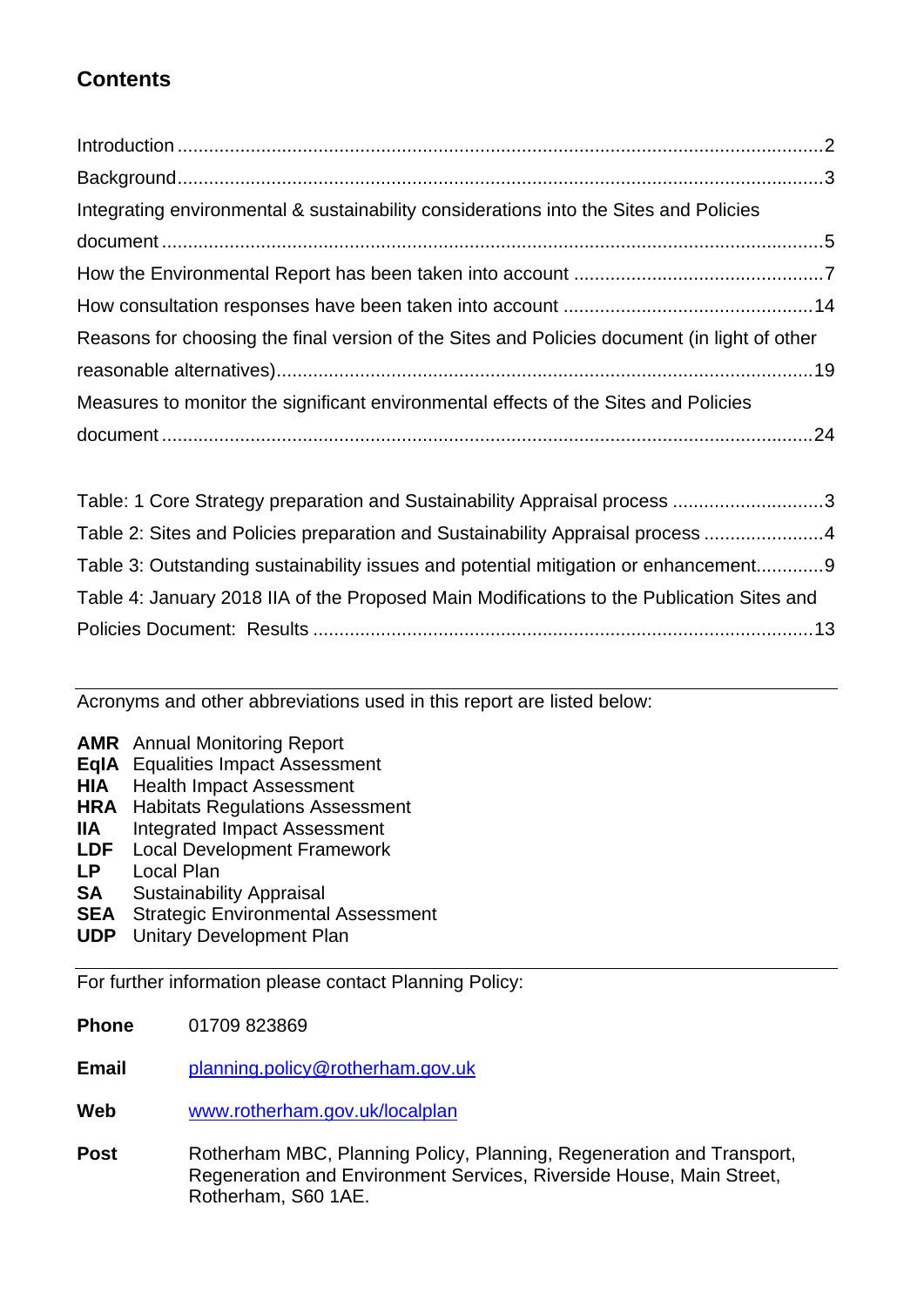# **Introduction**

- 1. Rotherham Metropolitan Borough Council adopted the Rotherham Sites and Policies document on 27 June 2018. This Strategic Environmental Assessment (SEA) Post Adoption Statement has been prepared in accordance with Regulation 16 of the Environmental Assessment of Plans and Programmes Regulations 2004<sup>1</sup> ('the SEA Regulations'), which requires that on adoption of a plan or programme, a statement setting out the following is published:
	- How the environmental considerations have been integrated into the plan or programme;
	- How the Environmental Report has been taken into account;
	- How opinions expressed during consultation have been taken into account;
	- The reasons for choosing the plan or programme as adopted, in the light of the other reasonable alternatives dealt with; and
	- The measures that are to be taken to monitor the significant environmental effects of the implementation of the plan or programme.
- 2. The IIA/SA, prepared to accompany each iterative stage of the Rotherham Sites and Policies Document has been undertaken by Jacobs U.K. Limited in conjunction with chartered town planners and other specialists within Rotherham Metropolitan Borough Council. Details of each stage of Local Plan and IIA/ SA preparation are provided in tables 1 and 2 below. Whilst this post-adoption statement has been prepared by RMBC, review of this Statement and appropriate verification and sign-off has been sought from independent SA/IIA consultants – Jacobs who have retained responsibility throughout for leading on the preparation of the SA/IIA to support the Local Plan.
- 3. In keeping with Section 19 (5) of the Planning and Compulsory Purchase Act 2004 (as amended by the Planning Act 2008<sup>2</sup>), an appraisal of the sustainability of the Sites and Policies document has been conducted. In accordance with the SEA Regulations, the 'significant effects' of implementing the plan have been included in an Integrated Impact Assessment (IIA) report<sup>3</sup> which reported upon the outcomes of four assessments which informed the development of the Sites and Policies Document. These were:
	- Sustainability Appraisal (SA) / Strategic Environmental Assessment (SEA) which assessed effects of the policies in the Sites and Policies Document and the proposed site allocations across a range of environmental, social and socioeconomic issues;
	- Health Impact Assessment (HIA) which assessed impacts of the Sites and Policies Local Plan on the health and well-being of the population and ability to access health-related facilities and services. This also addressed equalities issues and thus has had some overlap with an Equalities Impact Assessment;
	- Equalities Impact Assessment (EqIA) which assessed the impacts of the Sites and Policies Local Plan on equalities issues in particular disadvantaged or excluded groups of people. EqIA helps identify where we can best promote equality of opportunity; and
	- Habitats Regulations Assessment (HRA) Screening which assessed the potential for the Sites and Policies Local Plan to significantly affect a European

<sup>&</sup>lt;sup>1</sup> http://www.legislation.gov.uk/uksi/2004/1633/made<br><sup>2</sup> http://www.legislation.gov.uk/ukpga/2008/29/contents

Integrated Impact Assessment of the Sites and Policies Document: Submission Version Volumes 1 to 4, and Addendum (March 2016) & Integrated Impact Assessment of Main Modifications (January 2018)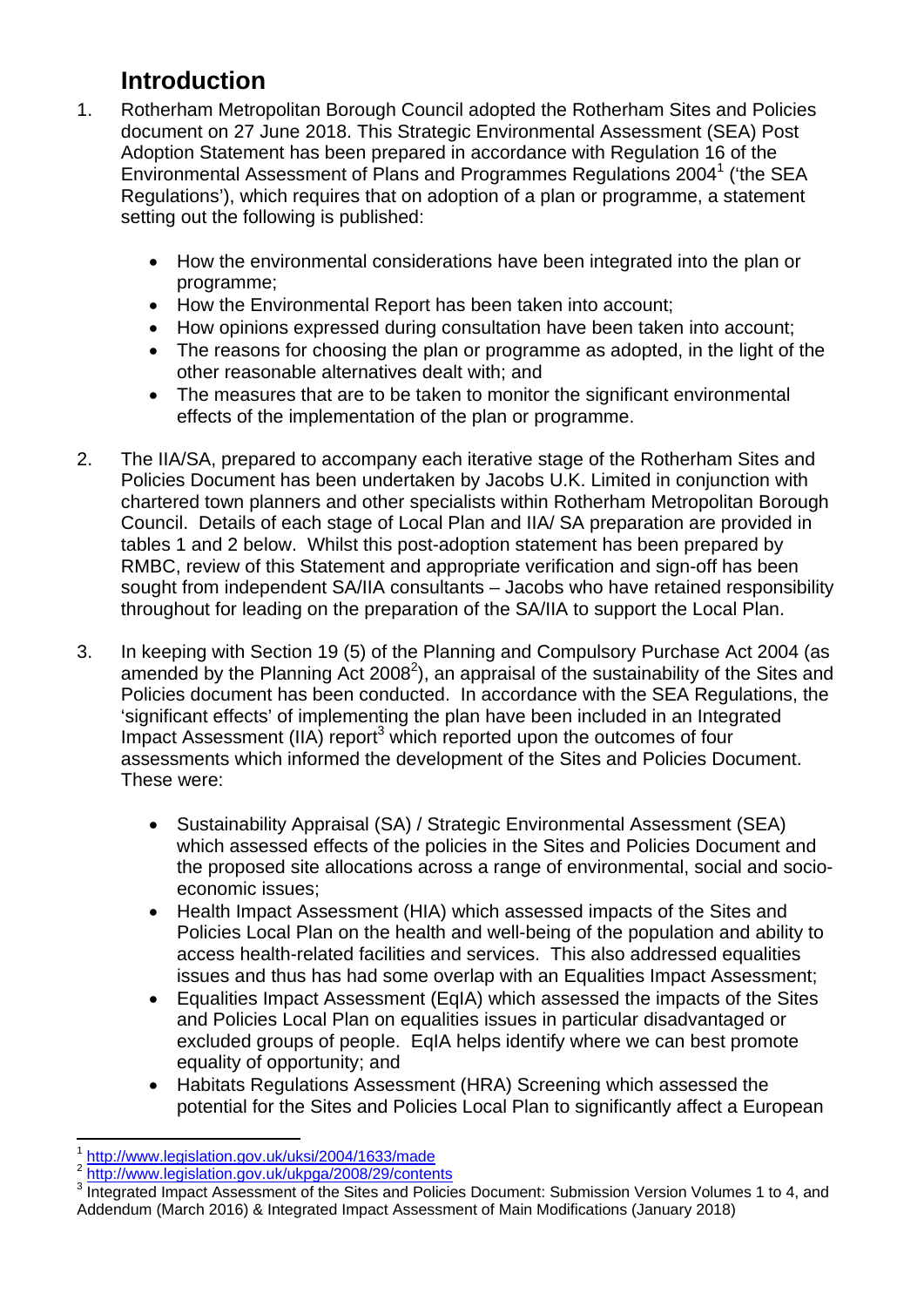nature conservation site, and determined whether or not there was a need for a full Appropriate Assessment.

- 4. The IIA identified social and economic effects alongside the environmental effects required by SEA. The IIA Report is the equivalent of an SA Report, and has been concurrent with the preparation of the Sites and Policies document. SA incorporates the requirements of SEA in accordance with European Directive 2001/42/EC $4$  and the SEA Regulations, and removes the need to carry out a separate SEA. As a result, the IIA of the Sites and Policies document satisfies the relevant regulations and legislation.
- 5. For ease of reference, references in this report to SA also refer to the IIA produced from 2013 onwards. Full references to specific reports are provided in footnotes where relevant.

# **Background**

l

- 6. The Sites and Policies document forms part of Rotherham's Local Plan. It identifies housing, employment, retail and mixed use development sites across the borough to meet the targets set out in the Core Strategy (adopted in 2014). Two special policy areas are included within the Sites and Policies Document at Waverley New Community and the former Maltby Colliery site with accompanying site specific policies. This Local Plan allocates sites for new homes, retail and employment development. It also includes detailed policies to guide decisions on planning applications.
- 7. The accompanying Policies Map identifies all proposed development site allocations, land uses and policy designations in the borough. The Sites and Policies document brings forward the adopted Core Strategy, which sets out the 'spatial' strategy for the whole Borough including the identification of the broad locations for delivering new housing and employment growth, including provision for retail, leisure and community facilities. It also sets out the strategic policies and the required new infrastructure to make all this happen over the Plan period 2013 - 2028. The Sites and Policies Document forms part of the Local Plan and is in accordance with the Core Strategy.
- 8. SA has been undertaken as an iterative process throughout the development of the Sites and Policies document. The table below summarises the process of SA with respect to the Core Strategy:

| <b>Core Strategy Development</b>                       | <b>SA / IIA Stage</b>                                            | <b>Timeline</b>    |
|--------------------------------------------------------|------------------------------------------------------------------|--------------------|
|                                                        | <b>Sustainability Appraisal General</b><br><b>Scoping Report</b> | 2006               |
| <b>Core Strategy Objectives</b>                        | Compatibility Appraisal with the SA<br>Objectives                | Late $2006 - 2009$ |
| Three Strategic Options / Scenarios                    | Assessment Against the Baseline                                  | 2006               |
| <b>Nine Policy Directions</b>                          |                                                                  |                    |
| <b>Core Strategy Preferred Options</b><br>Report       | SA Report (by Arup)                                              | January 2007       |
| <b>Urban Extension Options</b>                         | <b>Assessment Against Growth Scenarios</b>                       | 2009               |
| Three Options for Growth,<br>Employment Land Strategy, | Assessment Against the Baseline                                  | 2009               |

#### **Table: 1 Core Strategy preparation and Sustainability Appraisal process**

<sup>4</sup> Directive 2001/42/EC of the European Parliament and of the Council of 27 June 2001 on the assessment of the effects of certain plans and programmes on the environment. See: http://eur-lex.europa.eu/legalcontent/EN/TXT/?uri=CELEX:32001L0042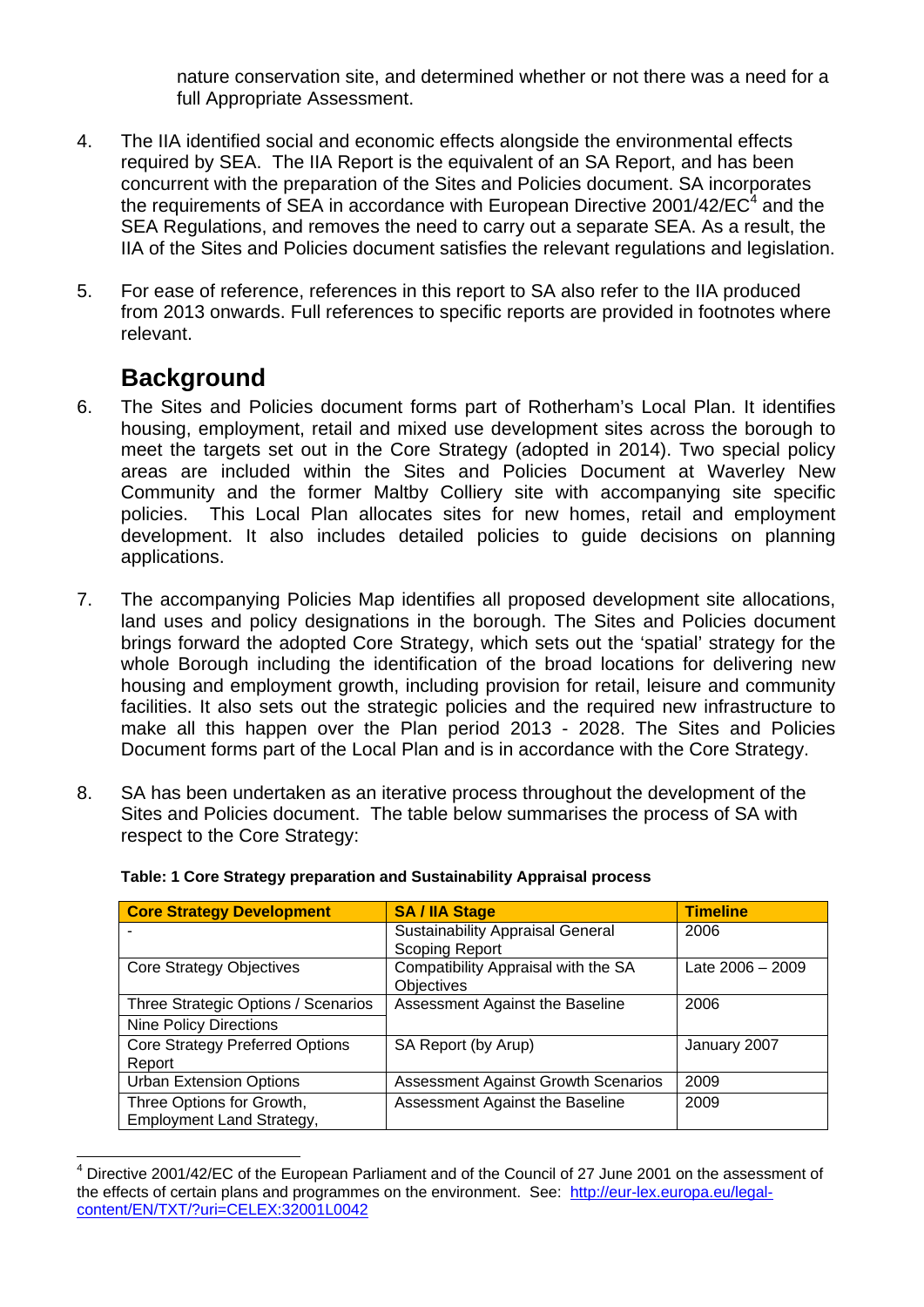| <b>Core Strategy Development</b>                    | <b>SA / IIA Stage</b>                                                                                                                                               | <b>Timeline</b>                                                       |
|-----------------------------------------------------|---------------------------------------------------------------------------------------------------------------------------------------------------------------------|-----------------------------------------------------------------------|
| Rotherham Town Centre Spatial<br>Options            |                                                                                                                                                                     |                                                                       |
| <b>Core Strategy Revised Options</b><br>Report      | SA Report (by WSP)                                                                                                                                                  | May 2009                                                              |
|                                                     | <b>Sustainability Appraisal General</b><br>Scoping Report - Update                                                                                                  | May 2011                                                              |
| <b>Revised Urban Extension Options</b>              | Assessment Against the Baseline                                                                                                                                     | 2011                                                                  |
| <b>Draft Policies</b>                               |                                                                                                                                                                     |                                                                       |
| <b>Final Draft Core Strategy</b>                    | IIA Report (by Jacobs)                                                                                                                                              | May 2011                                                              |
| Schedule of Changes                                 | Comparison with the Final Draft Core<br>Strategy, Assessment of Material<br><b>Changes Against Previous Predictions</b><br>or Against the Baseline (as appropriate) | 2012                                                                  |
| <b>Publication Draft Core Strategy</b>              | Addendum 1 to the IIA Report (to be<br>read alongside the May 2011 IIA<br>Report)                                                                                   | May 2012                                                              |
| Focused Changes to the Publication<br>Core Strategy | None (There were no changes<br>significant to the SA, and therefore no<br>assessment was necessary.)                                                                | January 2013                                                          |
| Submission Version of the Core<br>Strategy          | IIA Report (by Jacobs) (Included review<br>of Focused Changes)                                                                                                      | June 2013                                                             |
| Core Strategy Proposed Main<br>Modifications        | Addendum 1 to the IIA Report -<br>Submission Version of the Core<br>Strategy (June 2013) (by Jacobs)                                                                | February 2014<br>(with post<br>consultation<br>update in May<br>2014) |
| <b>Adopted Core Strategy</b>                        | SEA Adoption Statement (by RMBC)                                                                                                                                    | August 2014                                                           |

9. The Table below summarises the process of SA preparation for the Sites and Policies document Local Plan.

#### **Table 2: Sites and Policies preparation and Sustainability Appraisal process**

| <b>Sites and Policies Development</b>                             | <b>SA/IIA Stage</b>                                                                                                                                                                                                                                                                                                          | <b>Timeline</b>   |
|-------------------------------------------------------------------|------------------------------------------------------------------------------------------------------------------------------------------------------------------------------------------------------------------------------------------------------------------------------------------------------------------------------|-------------------|
| <b>Draft Sites and Policies</b>                                   | IIA Report (by Jacobs) Assessment against<br>Baseline. All sites individually assessed.                                                                                                                                                                                                                                      | May 2013          |
|                                                                   | <b>Sustainability Appraisal General Scoping</b><br>Report - Update                                                                                                                                                                                                                                                           | 2013              |
| <b>Final Draft Sites and Policies</b>                             | IIA Report (by Jacobs) Assessment against<br>Baseline. All sites individually assessed.                                                                                                                                                                                                                                      | September<br>2014 |
| <b>Publication Sites and Policies</b>                             | IIA Report (by Jacobs) Assessment against<br>Baseline. All sites individually assessed.                                                                                                                                                                                                                                      | September<br>2015 |
| Submission                                                        | IIA Report (by Jacobs) Errata prepared and<br>corrections/ changes made to September<br>2015 version to ensure soundness of the IIA<br>Report prepared to accompany the Sites and<br>Policies Document at its submission.                                                                                                    | March 2016        |
| <b>Additional Housing Sites</b><br>Consultation                   | SA of two additional housing site allocations<br>proposed to meet the settlement grouping<br>target at Wath upon Dearne, Brampton<br>Bierlow and West Melton (by Jacobs).                                                                                                                                                    | <b>July 2017</b>  |
| <b>Sites and Policies Document</b><br>proposed Main Modifications | IIA of Main Modifications (including the two<br>additional sites at Wath upon Dearne,<br>Brampton Bierlow and West Melton)<br>prepared at Inspector's request to ensure<br>soundness of the Local Plan and to identify<br>any policies/ site allocations requiring change<br>following the IIA of the Main Modifications (by | January 2018      |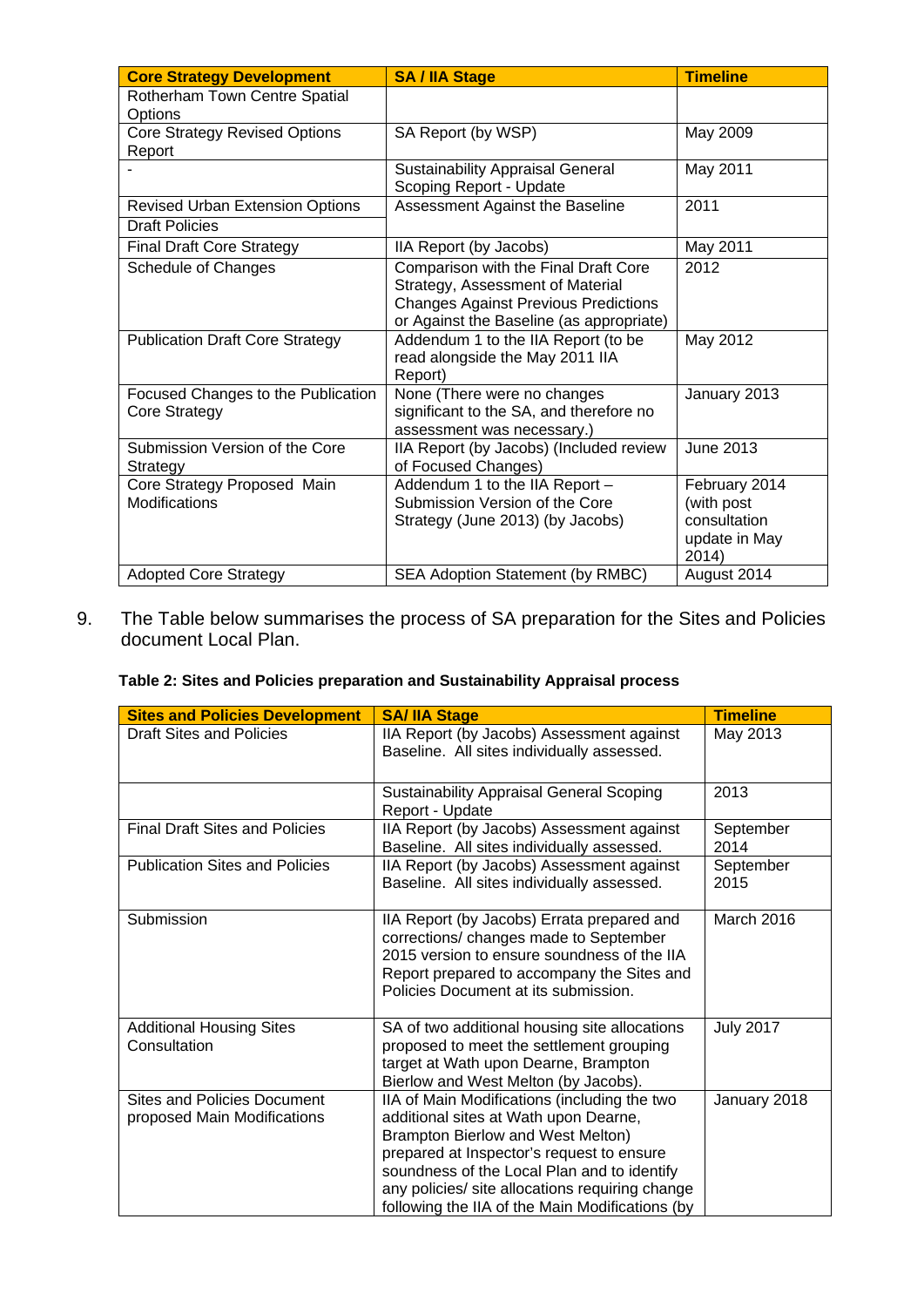| <b>Sites and Policies Development</b> | <b>SA/ IIA Stage</b>               | <b>Timeline</b> |
|---------------------------------------|------------------------------------|-----------------|
|                                       | Jacobs).                           |                 |
|                                       |                                    |                 |
| Adopted Sites and Policies            | <b>SEA Post Adoption Statement</b> | July 2018       |
| Document Local Plan                   |                                    |                 |

- 10. Prior to submission of the Sites and Policies document Local Plan, consultation provided the public and statutory bodies with an opportunity to comment on the Sites and Policies document and associated SA / IIA reports during the Draft Sites and Policies (2013), Final Draft Sites and Policies (2014), and Publication (2015) stages.
- 11. The Council's Sites and Policies document and accompanying  $SA<sup>5</sup>$  were submitted to Government for examination in March 2016. Mr Chris Anstey was appointed as the Inspector to conduct the independent examination into the soundness and legal compliance of the Sites and Policies document.
- 12. Following the hearing sessions of the Sites and Policies document independent examination, the Council consulted on proposed additional housing sites. This stage was accompanied by an IIA report<sup>6</sup>. A hearing session to consider the additional housing sites was held, following which the Inspector's draft Main Modifications to the Sites and Policies document were published and also subject to consultation. An addendum to the IIA Report<sup>7</sup> was published alongside this consultation, which occurred in January and February 2018.
- 13. The Council received the Inspector's Final Report<sup>8</sup> on 4 April 2018, which included the final Main Modifications. Paragraph 6 notes that none of the amendments significantly alters the content of the modifications as published for consultation or undermines the participatory processes and sustainability appraisal that has been undertaken.

# **Integrating environmental & sustainability considerations into the Sites and Policies document**

- 14. As shown in the table above, Sustainability Appraisal has been carried as an iterative process throughout preparation of the Sites and Policies document. This has allowed reasonable alternatives for achieving the housing, retail and employment site allocations to meet the targets set out in the Core Strategy; to be assessed for their sustainability effects and for alternative site allocations to be considered; and ensured that the wording of the specific development management policies (as reflective of requirements, provisions and aspirations for development) minimise negative sustainability impacts and maximise opportunities to deliver the sustainability objectives.
- 15. Rotherham's approach applies the SA / IIA Framework (a set of environmental, social and economic objectives for the borough), originally developed in 2006, as a guiding tool. However the assessment under each Topic (from 2011 onwards) is conducted against the baseline. The process has identified the risk that a significant effect or

<sup>&</sup>lt;sup>5</sup> Integrated Impact Assessment of the Sites and Policies: IIA Report – Submission Version of the Sites and Policies Document Local Plan (March 2016)

<sup>6</sup> Integrated Impact Assessment of Additional Housing Sites and Site Justification: Wath-upon Dearne, Brampton Bierlow and West Melton Consultation Sites (June 2017)

<sup>7</sup> Integrated Impact Assessment of the Proposed Main Modifications to the Publication Sites and Policies Document (January 2018)

<sup>&</sup>lt;sup>8</sup> Report on the Examination of the Rotherham Sites and Policies Plan (4 April 2018).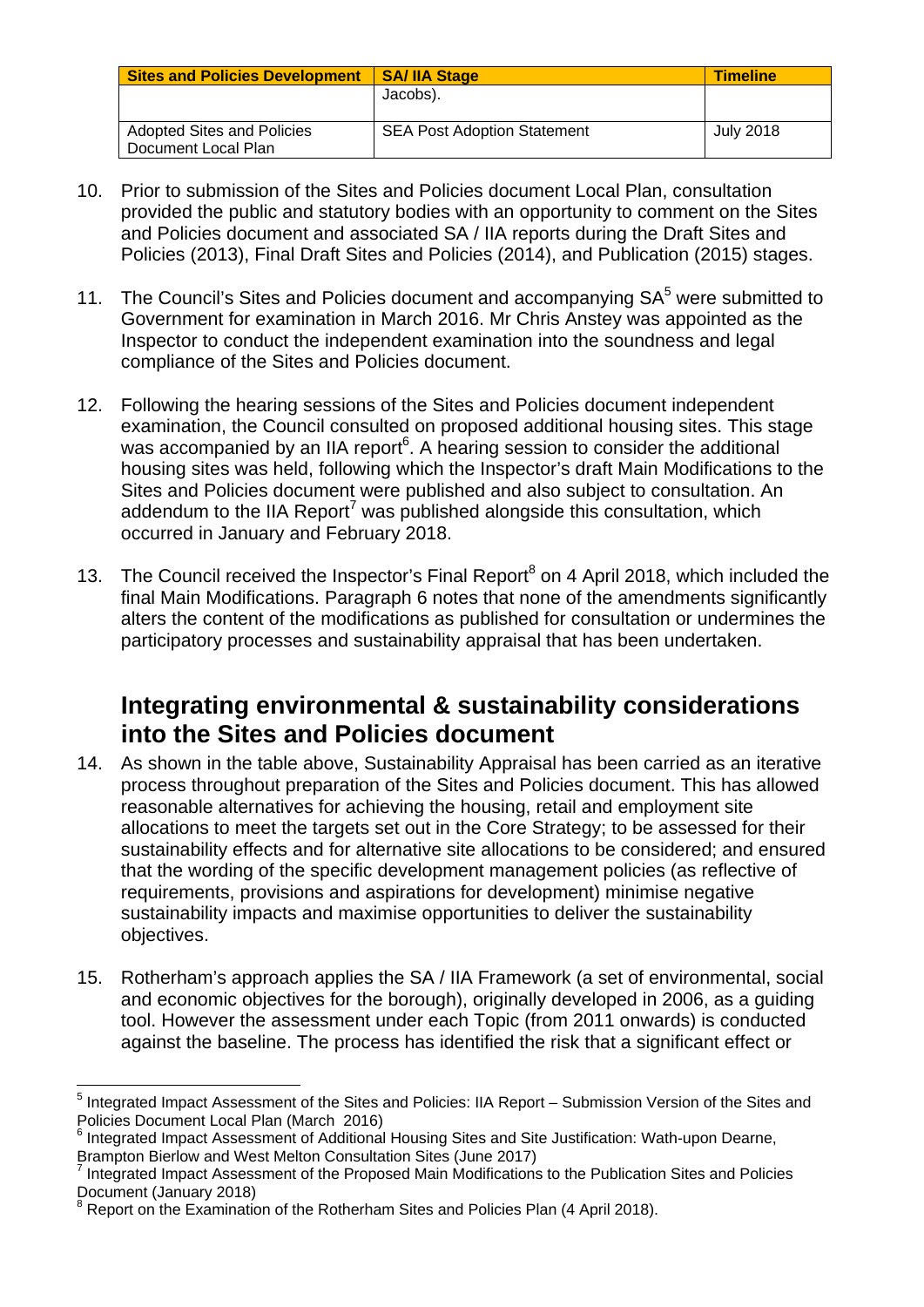impact might occur, and the control mechanisms in place to avoid, reduce, or offset the potential impacts of those risks. It also identifies the opportunities for beneficial impacts, and the proposals which may enhance those benefits. Section 3.3: Volume 1<sup>9</sup> summarises the SA Framework and Scoping Issues for this IIA and table 3.1 provides details of the SA Objectives for Rotherham. In total 14 SA topic themes are identified and a series of guiding questions or decision-making criteria prepared for each theme to probe the sustainability of planning policies.

- 16. The SA of allocations has been structured in accordance with the SA Framework (refer to Table 3.1 and Appendix 1-C of Volume 1). The Framework is made up of SA Topics and Objectives covering environmental, social and economic issues. We have developed criteria relevant to site selection and physical features or constraints, and framed our criteria under the relevant SA Topics. Where relevant, we have merged the consideration of the different SA Topics where constraints or features overlap on different issues (for example, access to sustainable transport modes addresses several socio-economic topics). The criteria mainly focus on constraints and therefore identify risks of negative effects, which is a proportionate and SEA-compliant level of assessment detail at this stage.
- 17. A Red / Amber / Green assessment for most of these criteria was applied: Red indicates a potentially significant constraint and/ or significant negative impact on the achievement of an SA Objective; Amber indicates some potential constraint and/ or negative impact on the achievement of an SA Objective; and Green indicates where there is no known constraint and/ or little negative impact on the achievement of an SA Objective. The detailed criteria / constraints can be found in the methodology section at Appendix 2-C, Section 2- C.4 of Volume 210.
- 18. The Scoping Report Section 5: SA Approach and Framework, specifically Table 5.3: 'Guidelines on how the significance of impacts of a Local Development Document should be concluded<sup>'11</sup>; outlines how the baseline (as categorised) will react to changes of differing magnitudes caused by a Local Development Document, which can indicate a relative significance 'score' for any risk of an impact or opportunity identified. When combined with table 5.2: 'Guideline on considering the importance and sensitivity of potential receptor types, locations, indicators or other features'; these identified criteria allowed stakeholders to clearly follow the line of reasoning of the SA and influence the way in which SA is carried out. A summary of net residual effects the combined effects of site allocations, safeguarded land (if developed in the future) and policies are considered alongside the certainty of that assessment. These results are reported in volume  $3^{12}$ .
- 19. Section 17 of Volume 3 'Conclusions and Supporting Detail' summarises the IIA's assessment of the likely significant effects of the Sites and Policies document, these are the key risks that should be monitored and managed and the opportunities which should be secured through its implementation. Sections 3 to 16 of this volume provide further detail on the assessments. Table 17.1 'Summary of Likely Significant Effects of

<sup>&</sup>lt;sup>9</sup> Integrated Impact Assessment of the Submission Sites and Policies Document (March 2016) Volume 1: Section 3.3 SA Framework and Scoping of Issues for this IIA. Table 3.1: SA Objectives for Rotherham.<br><sup>10</sup> Integrated Impact Assessment of the Submission Sites and Policies Document (March 2016) Volume 2

Appendix 2\_C and Section 2-C.4<br><sup>11</sup> Suddition <sup>20</sup>

Sustainability Appraisal /. Integrated Impact Assessment of Rotherham's Local Plan: General Scoping Report: 2013 Post-Consultation Update

 $12$  Integrated Impact Assessment of the Submission Sites and Policies Document (March 2016) Volume 3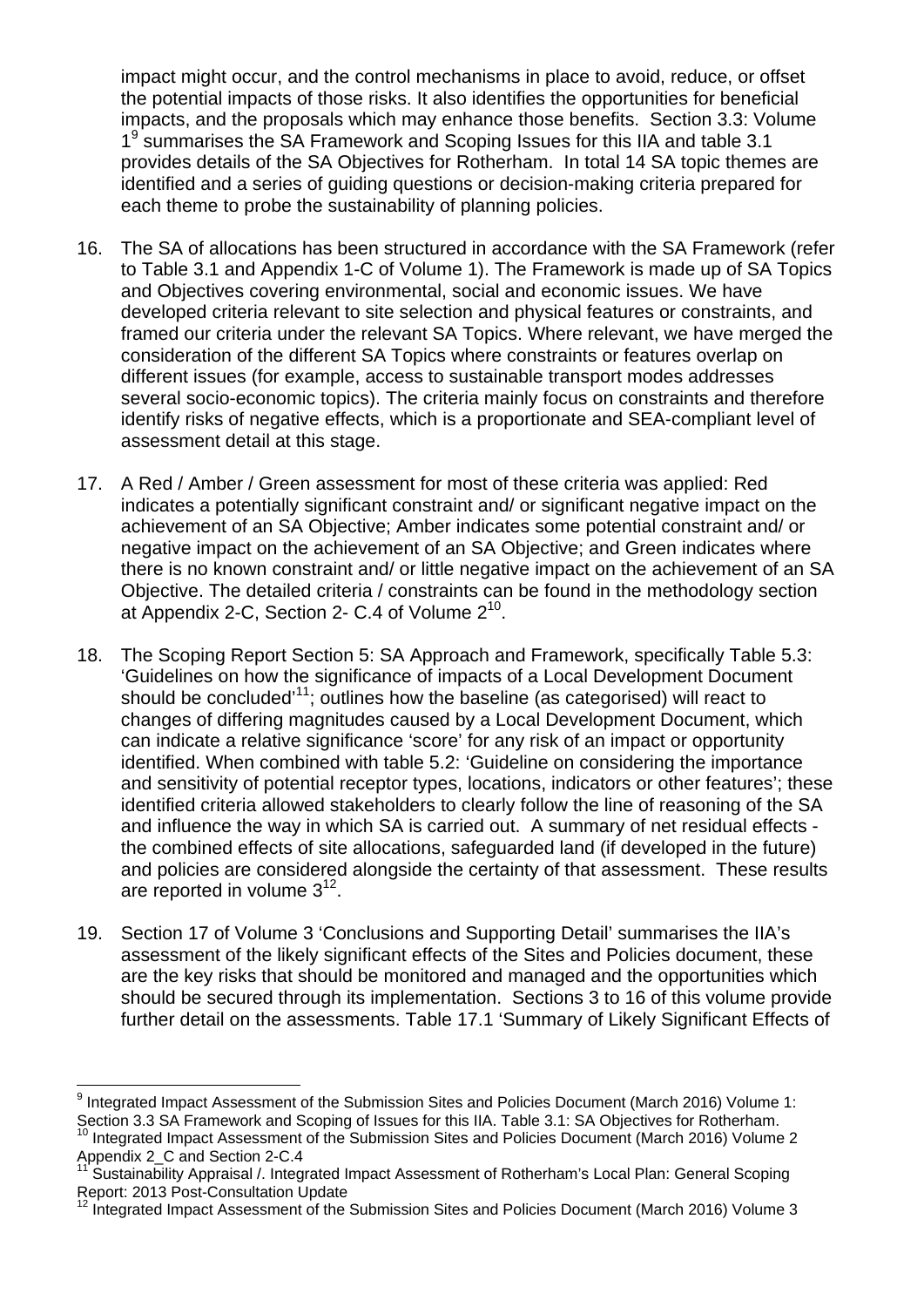the Sites and Policies Document (and of the Local Plan as a whole)' refers. Section 17.2 summarises the mitigation recommendations.

- 20. The Sites and Policies document, has developed alongside the SA / IIA process, and has incorporated within its policies, ways of mitigating risks and taking advantage of opportunities. The SA / IIA assess the potential significant effects as a result of any remaining risks and opportunities with mitigation in place. Site allocations and alternatives are considered in the light of each SA topic, and the results presented in the IIA report.
- 21. Stakeholders, including statutory consultees, were given opportunities to comment at each stage of plan production. Any views expressed were used to guide and inform the Sustainability Appraisal and plan preparation process. The development of the Sites and Policies Local Plan and the accompanying SA / IIA has therefore been an iterative and inclusive process.

# **How the Environmental Report has been taken into account**

- 22. The SA / IIA process has contributed to the development and refinement of the Sites and Policies document by providing an assessment of the proposed policies and potential site allocations throughout the plan preparation process.
- 23. Each SA and IIA report demonstrates how the sustainability objectives have been taken into account at each stage and integrated into the Sites and Policies document. Policies have also been assessed and recommendations regarding mitigation and monitoring have been provided. These recommendations have been taken into account throughout preparation of the Sites and Policies document.
- 24. For example the 2013 SA report<sup>13</sup> made a number of recommendations regarding policy directions, many of which have informed further drafting of the Sites and Policies Local Plan, including:
	- Reference to Sustainable Design and development being adaptable to meet changing occupier circumstance throughout their lifetimes.
	- Further emphases on 'Secured by Design' principles in the design policy are required.
	- Development proposals should encourage easy and convenient recycling and composting, and consider innovative ways to reduce the disposal of waste to landfill.
	- Include measures to improve access for the disabled.

- More strongly prioritise the need for sustainable transport infrastructure and access in order to maximise active lifestyle opportunities and minimise potential increases in emissions.
- Provision of appropriate community facilities including a variety of health facilities and health services at the local level, in discussion with NHS and public.
- Improved accessibility for the Gypsy and Traveller community to local services and facilities.
- Masterplanning could be enhanced by requiring high quality engagement with the public and possibly EqIA.

 $13$  Integrated Impact Assessment of the Draft Sites and Policies Document Parts 1 and 2 plus errata (May 2013)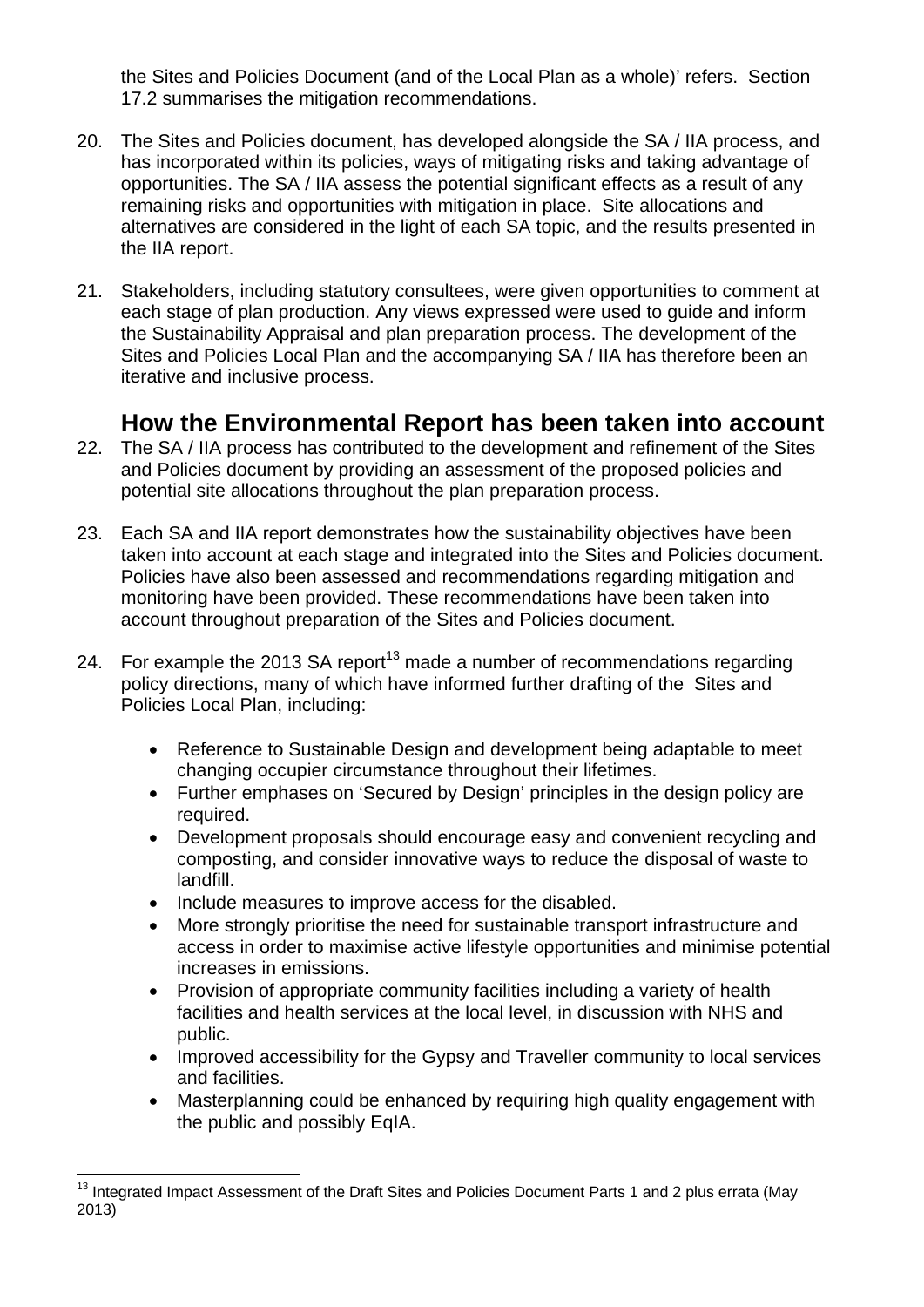- The provision of opportunities for play, recreation and sport, phrasing to be reviewed to ensure that potential developers demonstrate capacity and levels of access to such facilities.
- Protection of high quality soils at design stage and through the siting of development; policy should also include construction processes for temporary storage and reuse of high quality soils.
- Proposals should demonstrate appropriate consideration of height and duration of soil storage mounds, and ensure these are viable alongside construction compounds and work sites.
- Decisions need to be based on new and up-to-date Agricultural Land Quality Classifications.
- Each of the 'in combination' alternatives were assessed and groups of individual sites were considered for potential combined effects from which any further 'reasonable alternatives' could be identified. The following 'in combination' alternatives were found in the Rotherham Conurbation and Dinnington settlement groupings. Each alternative has a unique set of potential benefits and potential adverse effects, and therefore trade-offs are inevitable.
- In Rotherham, the IIA has identified that the number of allocations and safeguarded land required between Greasbrough and Rawmarsh could be reduced in order to lower the potential impact on soils, water resources, historic environment and landscape. However, the negative effects of such an alternative would include greater challenges in achieving highways access, impacts on Local Wildlife Sites, and slightly greater flood risk. There is also a 'middle option' which could reduce impacts on the Registered Park and Garden but would increase the pressures on biodiversity and ecology.
- In Dinnington, the IIA has identified that the number of allocations and amount of safeguarded land in the east and south of Dinnington could be reduced in order to lower the potential impacts on landscape, soils and biodiversity. However, this would require selecting sites in the northwest, which could have townscape effects, lower accessibility to services (including recycling centres) and potential for increased impact on water resources.
- It was considered that individual site assessments were an adequate basis for making decisions on preferred allocations in all other settlement areas. These areas include Brampton / Wath, Catcliffe / Treeton / Waverley, Thorpe Hesley, Ravenfield Common, Kiveton Park / Wales, Maltby / Hellaby and Thurcroft.
- 25. The 2014 Final Draft SA report<sup>14</sup> concluded that in the majority, the policies of the Sites and Policies document are capable of addressing all risks of negative sustainability effects, and achieving net benefits. The Sites and Polices document (Final Draft) has been enhanced based on the recommendations of previous revisions of the IIA report, by incorporating changes and improvements identified in the IIA of policies conducted in 2013 into the updated Sites and Policies document. There are no current or outstanding recommendations on the policies:
	- Stage 3 of the site selection process compared and prioritised those sites that were the most sustainable for development and that best met the strategic objectives of the Local Plan as a whole. One hundred and ninety two sites were identified for allocation or safeguarding based on greatest fit with strategic objectives (including potential positive sustainability effects) and least negative sustainability effects. This accounted for the potential to avoid, reduce, remedy

l Integrated Impact Assessment of the Sites and Policies Document (Final Draft) Parts 1 and 2 and nontechnical summary (September 2014)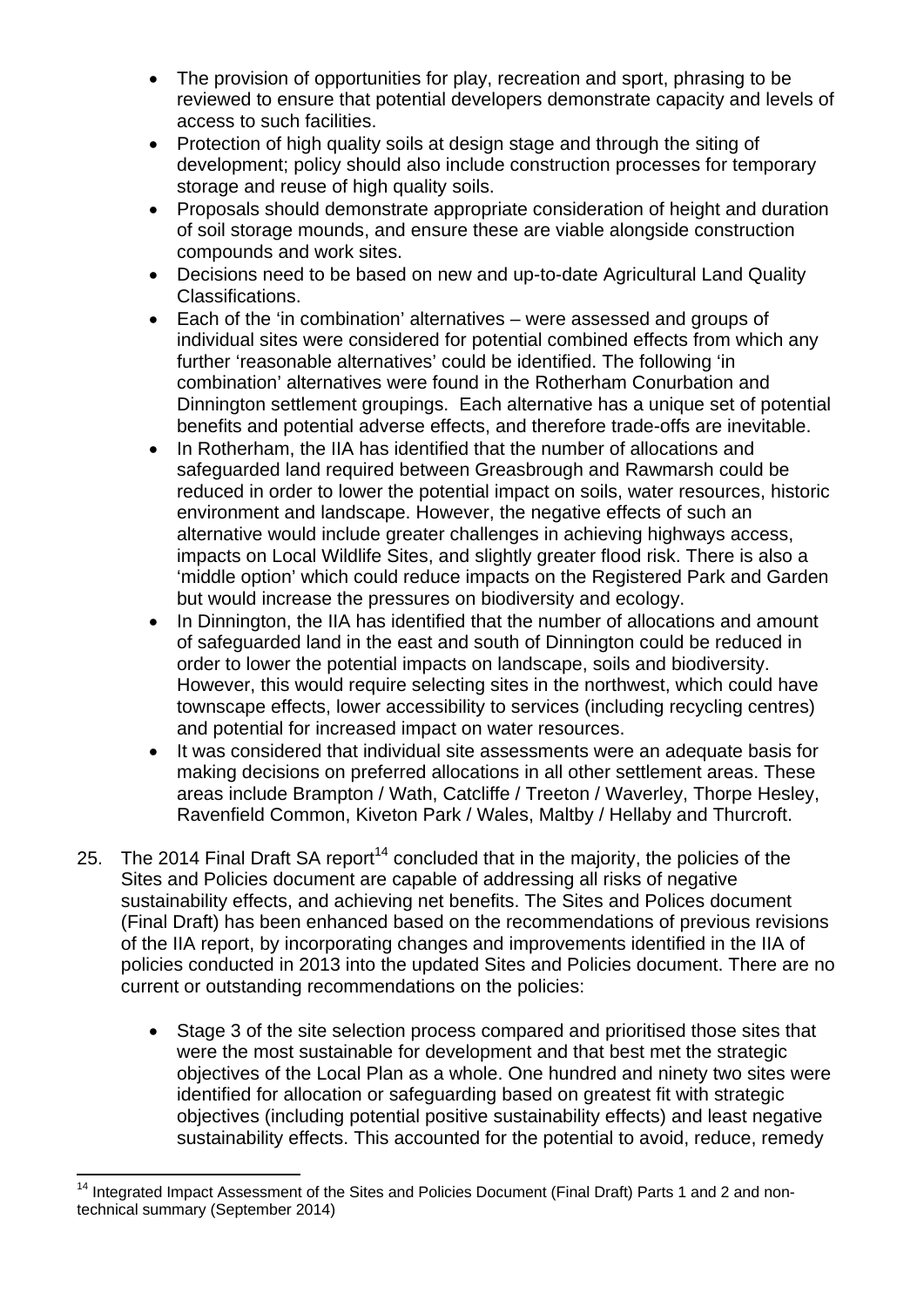or offset negative effects. Some of the more specific messages for the Sites and Policies document are reiterated below:

- the need for more affordable housing with a mix of tenures to meet the needs of the existing population;
- the importance of prioritising the long-term improvement and prosperity of Rotherham Town Centre;
- prioritising the development of brownfield land;
- achieving high energy-efficiency and water-efficiency in development, and being sensitive to the water resource availability of the catchments in the borough;
- the need to address anticipated growth in waste production, and to treat different types of waste within accessible, urban locations, close to where waste is generated;
- the need for development to support Rotherham's visitor economy;
- an opportunity to integrate with the South Yorkshire Forest Plan/ Green Infrastructure Strategy, provide sport and recreation facilities and reclaim derelict land;
- opportunities to integrate biodiversity into development planning, alongside encouraging the involvement of residents in conservation and management.
- 26. The 2016 Submission IIA identified key issues in site selection and potential mitigation or enhancement.

| <b>Issue(s) Identified by Site Selection</b><br><b>Methodology / IIA of Sites</b>                             | <b>Potential Mitigation or Enhancement</b>                                                                                                                                                                                                                                                                                                                                                                                               |
|---------------------------------------------------------------------------------------------------------------|------------------------------------------------------------------------------------------------------------------------------------------------------------------------------------------------------------------------------------------------------------------------------------------------------------------------------------------------------------------------------------------------------------------------------------------|
| Poor accessibility to formal greenspace.                                                                      | Ensure good connectivity with planned provision<br>of greenspace and amenity at Bassingthorpe<br>Farm.<br>• Application of Policies CS28 and SP40 to<br>ensure greenspace provision is adequate,<br>whether within the site or in tandem with<br>Bassingthorpe Farm development                                                                                                                                                          |
| Poor accessibility to community services and<br>facilities locally, relative to access to public<br>transport | Application of Policy SP66 for the provision of<br>new community services and facilities where<br>reasonable relative to the scale of development.<br>• Application of Policies CS14 and SP29 to<br>achieve improved sustainable transport<br>opportunities or maximise the benefit of existing<br>public transport accessibility.<br>• Work with partners to ensure it is a priority to<br>preserve good public transport accessibility |
| Sewerage capacity, water services and highways<br>access                                                      | Application of Policies CS32, SP70, CS30 and<br>SP29 to ensure good and timely infrastructure<br>provision, including educational facilities.                                                                                                                                                                                                                                                                                            |
| Certain settlements have a deficit in schools<br>capacity (as identified by the Infrastructure Study<br>2012) | Application of Policies SP66 and SP69 for the<br>provision of new schools or other educational<br>facilities where reasonable, relative to the scale<br>of development, including in combination with<br>other allocations or development.                                                                                                                                                                                               |

#### **Table 3: Outstanding sustainability issues and potential mitigation or enhancement**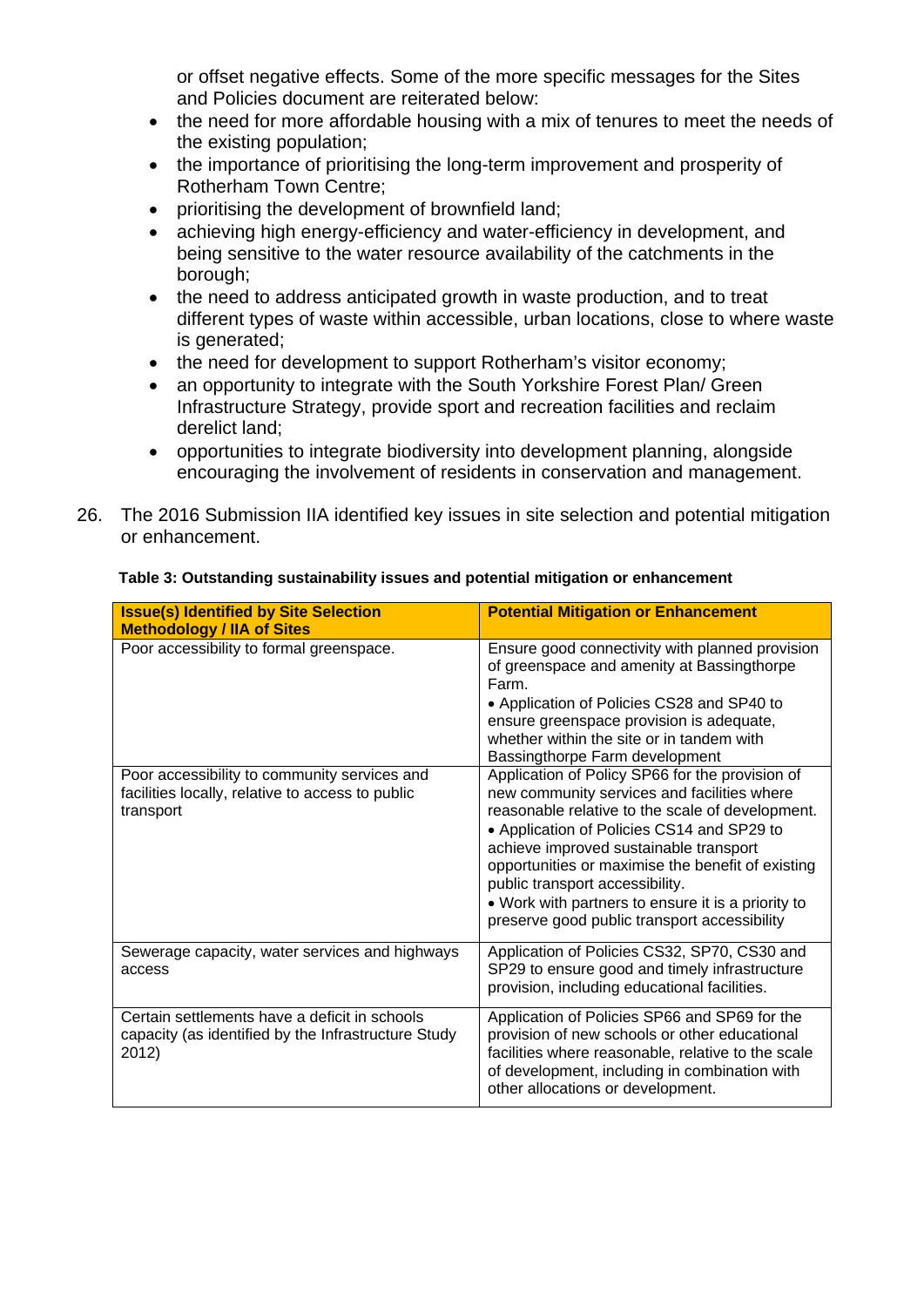| <b>Issue(s) Identified by Site Selection</b><br><b>Methodology / IIA of Sites</b>                                                                                                                                                       | <b>Potential Mitigation or Enhancement</b>                                                                                                                                                                                                                                                                                                                                                                                                                                                                                                                                                            |
|-----------------------------------------------------------------------------------------------------------------------------------------------------------------------------------------------------------------------------------------|-------------------------------------------------------------------------------------------------------------------------------------------------------------------------------------------------------------------------------------------------------------------------------------------------------------------------------------------------------------------------------------------------------------------------------------------------------------------------------------------------------------------------------------------------------------------------------------------------------|
| Flood risk issues                                                                                                                                                                                                                       | Certain sites will require an appropriate flood<br>risk assessment.<br>• Apply Policies CS25 and SP50 to ensure flood<br>risk on- and off-site is dealt with robustly,<br>including the timely resourcing and<br>implementation of any required flood risk<br>management measures                                                                                                                                                                                                                                                                                                                     |
| Certain sites are within an Air Quality Management<br>Area (AQMA)                                                                                                                                                                       | Ensure applicants assess air quality in<br>accordance with Policy SP 55 and provide a<br>baseline alongside any planning application,<br>plus evidence that residents will live in an area<br>of good air quality, in order to comply with<br>Policies CS 14 and CS 27 (i.e. to assess the<br>appropriateness / effectiveness of any<br>mitigation).                                                                                                                                                                                                                                                  |
| Certain sites are in close proximity to LWSs and<br>ancient woodland;<br>Certain sites have significant protected species<br>issues;<br>Potential loss of habitat within, or harmful<br>recreational pressure on, Local Wildlife Sites. | · Ensure Policies CS19, CS20, CS28, SP36 and<br>SP 37are applied rigorously for 'nature<br>conservation sites' and protected species'<br>protection, and seek positive management and<br>enhancement via those policies and others -<br>e.g. Green Infrastructure.<br>• Ensure the Council receives ecologist advice<br>on applications where protected species are<br>potentially at risk or in proximity to important<br>habitats and designated sites, specifically<br>considering recreational pressure / damage to<br>any wildlife site.                                                         |
| Potential harmful recreational pressure or other<br>amenity effects on geological SSSIs <sup>15</sup> , LGSs, or<br><b>RIGS</b>                                                                                                         | Ensure Policies SP36 and SP37 are applied<br>rigorously for geological conservation sites'<br>protection, and seek positive management and<br>enhancement via those policies and others.                                                                                                                                                                                                                                                                                                                                                                                                              |
| Certain sites contain or are in close proximity to<br>water bodies, which include 'ordinary<br>watercourses' and ponds                                                                                                                  | Apply appropriate policies, e.g. SP35 and SP50,<br>to ensure water bodies on-site are appropriately<br>preserved and protected.                                                                                                                                                                                                                                                                                                                                                                                                                                                                       |
| Certain sites are in proximity to minerals<br>safeguarding areas                                                                                                                                                                        | Apply policies CS26 and SP52, and aim to avoid<br>the sterilisation of mineral resources.                                                                                                                                                                                                                                                                                                                                                                                                                                                                                                             |
| Sites within landscapes which are highly sensitive<br>to development, in proximity to an Area of High<br>Landscape Value, or contain greenspace or TPO<br>trees                                                                         | • More detailed assessment has been<br>conducted on the impact upon Areas of High<br>Landscape Value, which will guide decisions on<br>planning applications in the future.<br>• Planning applications will generally require the<br>assessment, preservation and where not<br>possible, replacement of TPO trees.<br>• Application of Policies CS21 and SP35 to<br>conserve and enhance landscape and<br>townscape quality and character; and CS22 to<br>ensure adequate greenspace is provided.<br>• Application of Policies CS 19, CS20, and SP36<br>regarding TPO trees and green infrastructure. |

l  $15$  The assessment of 'in combination' effects at Stage 3 of the Site Selection Methodology has identified the potential for effects from multiple sites on geodiversity as a result of potential recreational pressure. Every effort has been made to avoid sites which may present a potential significant effect on any SSSI. However, the Council is aware of this potential issue on an on-going basis, and will liaise with Natural England as appropriate.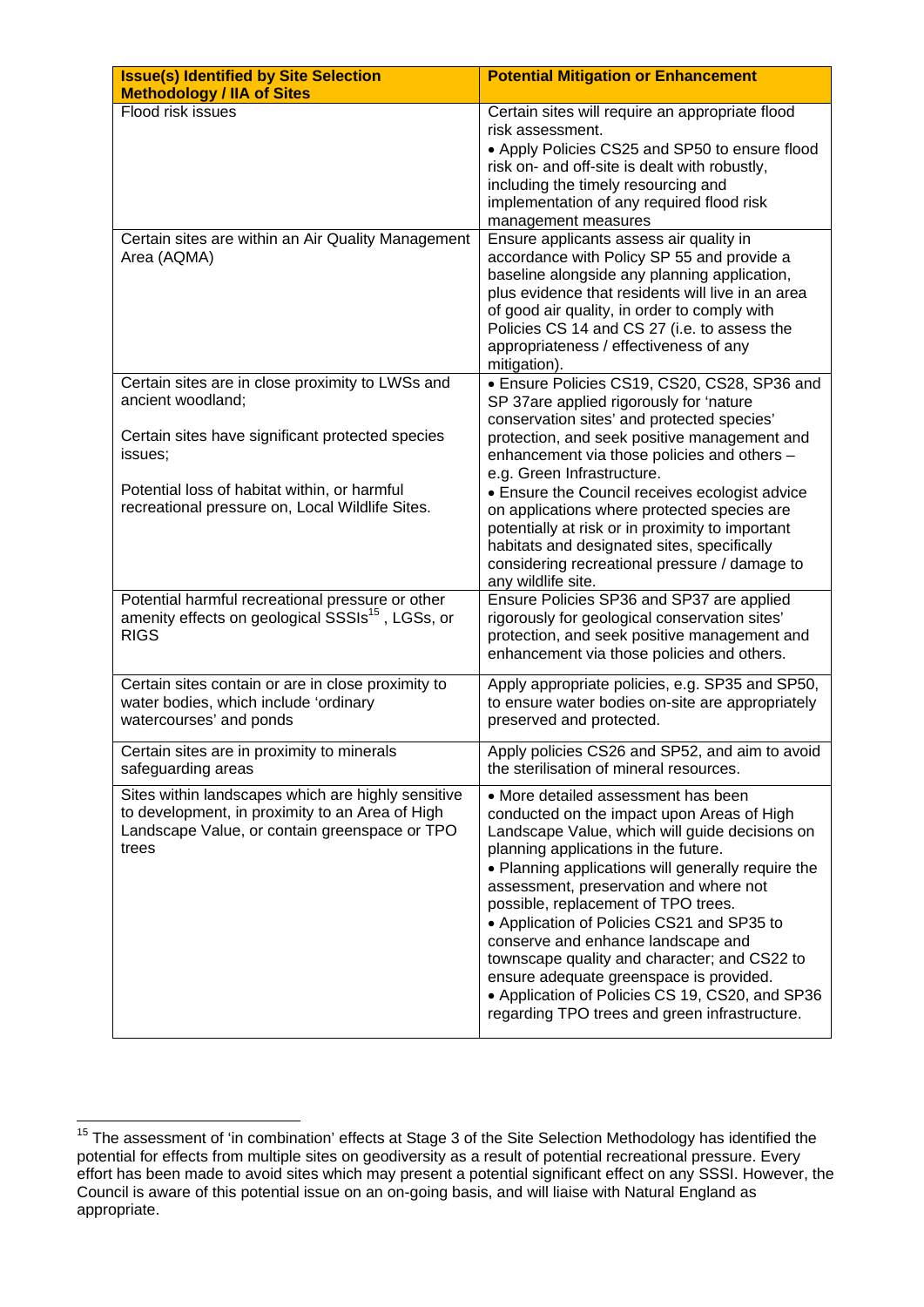| <b>Issue(s) Identified by Site Selection</b><br><b>Methodology / IIA of Sites</b>                                                   | <b>Potential Mitigation or Enhancement</b>                                                                                                                                                                                                                                                                                                                                                                                                                                                                                                                                                                                                  |
|-------------------------------------------------------------------------------------------------------------------------------------|---------------------------------------------------------------------------------------------------------------------------------------------------------------------------------------------------------------------------------------------------------------------------------------------------------------------------------------------------------------------------------------------------------------------------------------------------------------------------------------------------------------------------------------------------------------------------------------------------------------------------------------------|
| Certain sites are in either within or in proximity to<br>designated historic environment features                                   | Application of Policies CS23, SP43, SP44,<br>SP45, SP46, SP47, SP48 and SP49 as may be<br>appropriate towards the conservation and<br>enhancement of nearby heritage features.<br>• Council to obtain and apply professional<br>archaeologist advice for applications which may<br>affect designated features, including with<br>consideration to any recreational impacts on<br>Scheduled Monuments or other features not<br>under active management.<br>• Via the above policies, it may be possible to<br>create net improvements to the setting of historic<br>environment features, for example, where sites<br>are being redeveloped. |
| All sites have the potential to encounter buried<br>archaeology of significance                                                     | Application of Policies CS23, SP43, SP44,<br>SP45, SP46, SP47, SP48 and SP49 as may be<br>appropriate towards the conservation and<br>enhancement of nearby heritage features.                                                                                                                                                                                                                                                                                                                                                                                                                                                              |
| Some sites (LDF ref: 045, 046 and 047) have poor<br>accessibility to community services and facilities,<br>mainly by foot or cycle. | Application of Policy SP66 for the provision of<br>new community services and facilities where<br>reasonable relative to the scale of development.<br>• Application of Policy SP29 to maximise the<br>benefit of good public transport accessibility for<br>these sites.<br>• Work with partners to ensure it is a priority to<br>preserve good public transport accessibility.                                                                                                                                                                                                                                                             |
| Certain sites are within Groundwater Source<br><b>Protection Zones</b>                                                              | Ensure applicants assess potential impacts on<br>groundwater in accordance with Policy SP55<br>alongside any planning application.                                                                                                                                                                                                                                                                                                                                                                                                                                                                                                          |

- 27. The IIA has been an iterative process alongside Local Plan development, with the first policy recommendations being made in 2013. The IIA Reports produced coincided with the following drafts of the Plan up until submission:
	- 2013 IIA Report: Draft Sites and Policies document;
	- 2014 IIA Report: Final Draft Sites and Policies document;
	- 2015 IIA Report: Publication Sites and Policies document; and
	- 2016 IIA Report: Submission Sites and Policies document.
- 28. The Council has endeavoured to adopt IIA recommendations wherever possible, and where not possible, has identified ways of addressing the key concerns raised by the IIA. The IIA has concluded that in the majority, the policies of the Sites and Policies document are capable of addressing all risks of negative sustainability effects, and achieving net benefits. The Sites and Polices document (pre-submission draft) has been enhanced based on the recommendations of previous revisions of the IIA report, by incorporating changes and improvements identified in the IIA of policies previously conducted. There are no current or outstanding recommendations on the policies.
- 29. As stated in Volume  $1^{16}$  of the IIA Report (Section 3.5), the Sites and Policies document is a subsidiary document to the adopted Core Strategy. The policies of the Sites and Policies document build upon those set out in the Core Strategy, which has been subject to alternatives assessment as part of its own IIA / SA. Over the course of

l  $16$  Integrated Impact Assessment of the Submission Sites and Policies Document (March 2016) Volume 1: Section 3.5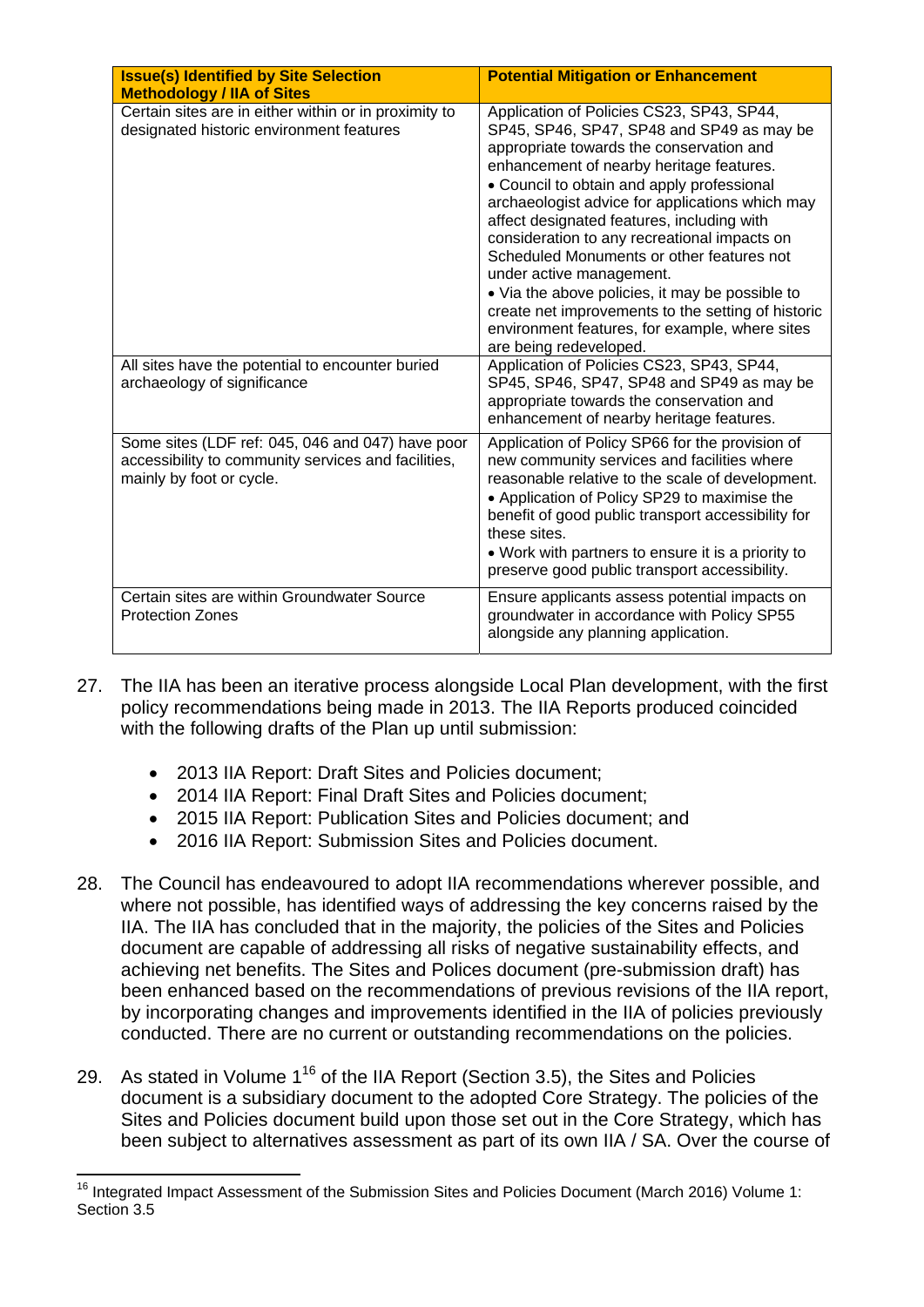the Sites and Policies document's development, no significantly different, alternative ways of building upon the Core Strategy policies have been identified. Therefore, with one exception (Policy SP60 – Sustainable Construction and Wind Energy - Volume 3), there has been no requirement to assess alternative policies as part of this IIA.

- 30. The table in Volume 1: Appendix 1-F sets out the requirements to meet the SEA Regulations Compliance Checklist. Information referred to in Schedule 2, as required through Regulation 12-(3) and specifically bullet 6: The likely significant effects on the environment, including short, medium and long term effects, permanent and temporary effects, positive and negative effects and secondary, cumulative and synergistic effects on issues such as - (a) biodiversity; (b) population; (c) human health; (d) fauna; (e) flora; (f) soil; (g) water; (h) air; (i) climatic factors; (j) material assets; (k) cultural heritage, including architectural and archaeological heritage; (l) landscape; and (m) the inter-relationship between the issues referred to in subparagraphs (a) to (l).
- 31. As noted in this table the IIA reports on these cumulative and synergistic effects in Volume 217: Section 4 and Volume 318, Sections 3 through to 16.
- 32. SA cumulative effects (or combined effects) from different combinations of sites; may lead to the need to consider different groupings of sites as alternatives and this may include sites previously discarded. Therefore criterion H. of Stage 3 - Site Prioritisation considers: SA Cumulative Effects and these are reported in (Section 2- C.5) of volume 2. The Cumulative Score notes the following assessment ratings: Red = SA identifies major adverse cumulative effect(s) in combination with other sites. Amber  $=$  SA identifies adverse cumulative effect(s) in combination with other sites which can be reduced or overcome with mitigation. Green = SA does not identify any change to the original SA of this site.
- 33. The potential effects of selecting an individual site may be significantly different from a specific combination of sites. As a result, proposed allocations and safeguarded land were grouped into clusters, based on their potential for 'in combination' effects on particular issues or features within the borough. These issues or potential effects on receptors within the borough were identified based on experience and professional judgment. Table 4.4 of section 4: Volume 2 outlines the 'in combination' alternatives identified as significant and therefore requiring consideration in the IIA for Rotherham Urban Area. Plans showing each of alternatives R1 to R5 can be found in Appendix 2- D, Section 2-D.1 of Volume 2. The results are presented in Section 4.3.4.
- 34. Table 4.11 of section 4: Volume 2 outlines the 'in combination' alternatives identified as significant and therefore requiring consideration in the IIA for Dinnington, Anston and Laughton Common. Plans showing each of alternatives D1 to D3 can be found in Appendix 2-D, Section 2-D.2 of Volume 2. The results are presented in Section 4.4.4.
- 35. For all other settlement groupings it was found that individual site assessment provides adequate comparison of sites in the settlement grouping and these has been nothing further to consider under SA/ IIA.

 $17$  Integrated Impact Assessment of the Submission Sites and Policies Document (March 2016) Volume 2: chapter 4

Integrated Impact Assessment of the Submission Sites and Policies Document (March 2016) Volume 3: chapters 3 to 16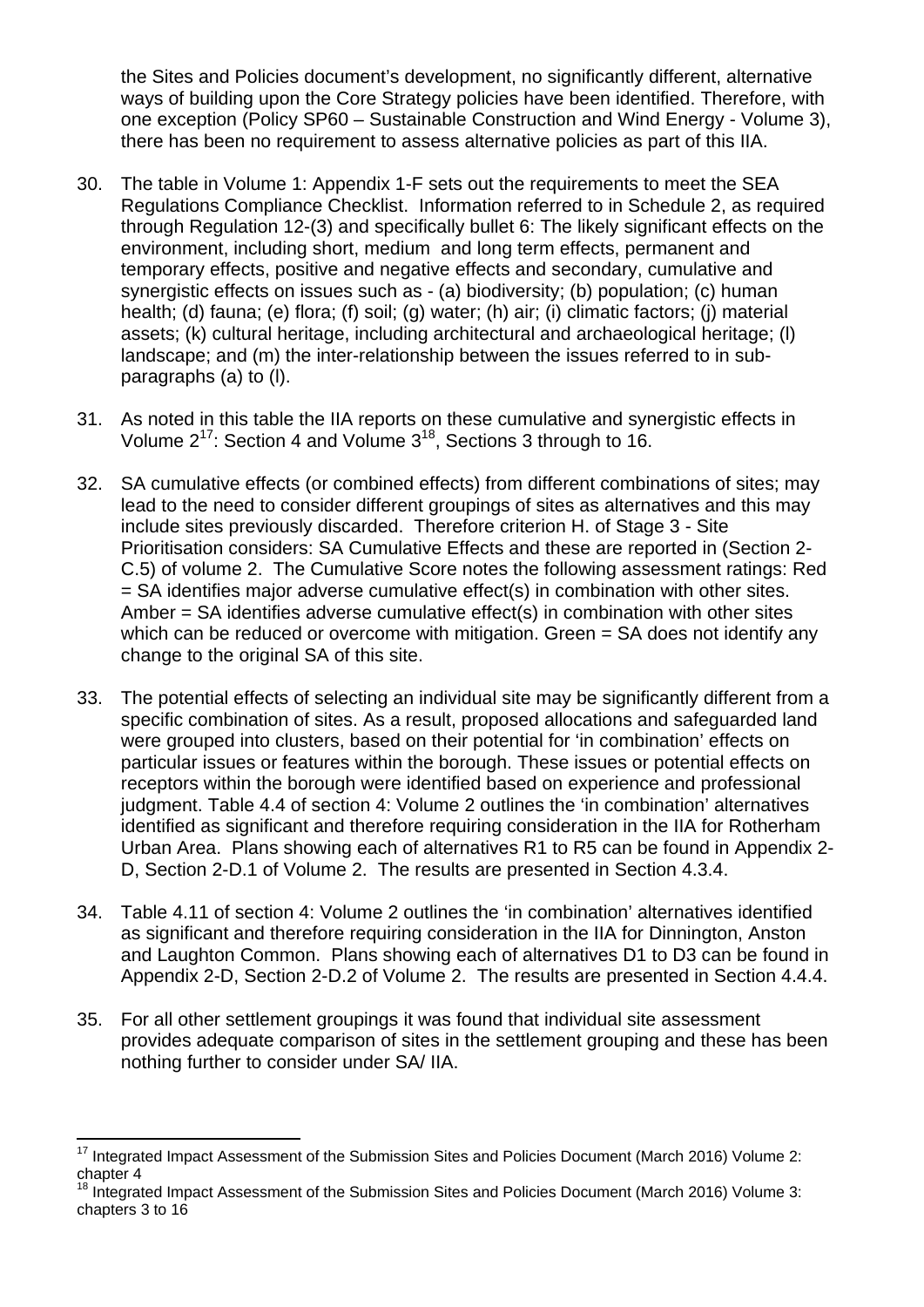- 36. Table 7.1 of the Non-Technical Summary September 2015<sup>19</sup>, summarises the IIA (and statutory SEA) monitoring recommendations specific to the Local Plan, including Sites and Policies document. Such monitoring may require a change in the way that planning application and/or building control data is collected and collated in order to meet this statutory obligation. Monitoring the need to update the Infrastructure Delivery Study (2012) and the future delivery of infrastructure is essential.
- 37. The June 2017 SA<sup>20</sup> of new housing sites in the Wath upon Dearne, Brampton Bierlow and West Melton Settlement Grouping concluded that: on balance the proposed additional housing site allocations are the most appropriate to meet the identified housing supply deficit in this settlement grouping. They minimise the additional land which would be removed from the Green Belt, bringing forward land which was previously proposed as Safeguarded Land, and include land originally proposed to be retained as Green Space. Re-assessment indicates that allocating these sites for residential use to meet the identified housing supply deficit outweighs the need to retain them for their original proposed allocations.
- 38. The IIA Addendum<sup>21</sup> was prepared to accompany the consultation on the Main Modifications in January 2018. This IIA report has assessed the Inspector's proposed Main Modifications. This IIA Report concludes that only a few of the Main Modifications could potentially result in residual effects. These are summarised in Table 4 below.

| <b>IIA Assessment</b>                                                                                                                                                                                                                                                                                                                                                     | <b>Potential Residual Effect</b>                                                                                                                                                                                                                 | <b>Mitigation Required</b>                                                                 |
|---------------------------------------------------------------------------------------------------------------------------------------------------------------------------------------------------------------------------------------------------------------------------------------------------------------------------------------------------------------------------|--------------------------------------------------------------------------------------------------------------------------------------------------------------------------------------------------------------------------------------------------|--------------------------------------------------------------------------------------------|
| The majority of MMs relate to the clarification<br>of policies and therefore do not have the<br>potential for residual impacts. This is<br>described by the table in Appendix A of the<br>Report.                                                                                                                                                                         | Changes to policies are made<br>through Main Modifications to<br>ensure the Plan is sound.                                                                                                                                                       | No residual effects<br>on the sustainability<br>of the Plan and no<br>mitigation required. |
| Main Modifications that provide sustainability<br>improvements to the Local Plan; including<br>boundary changes to development site<br>allocations; refinement to policy wording;<br>deletion of employment land allocation (E16)<br>and Policy SP21 Todwick North, Dinnington;<br>and deletion of residential land allocation<br>(H84) to west of Kiveton Lane, Todwick. | Changes to policies, and<br>deletion of proposed housing<br>and employment site<br>allocations are made through<br>Main Modifications to ensure<br>the Plan is sound.                                                                            | No residual effects<br>on the sustainability<br>of the Plan and no<br>mitigation required. |
| A number of Main Modifications proposed by<br>the Inspector required detailed SA<br>assessment as potentially they could give rise<br>to residual effects (Table 3.1 in the IIA Report<br>refers).                                                                                                                                                                        | Where the Main Modification<br>alters the current IIA<br>assessment, almost all of these<br>Main Modifications result in<br>slightly beneficial or moderately<br>beneficial change, e.g. an<br>improvement to the<br>sustainability of the Plan. |                                                                                            |

**Table 4: January 2018 IIA of the Proposed Main Modifications to the Publication Sites and Policies Document: Results** 

<sup>&</sup>lt;sup>19</sup> Rotherham Local Plan: Sites and Policies Document Integrated Impact Assessment Report 2015. Non-Technical Summary (September 2015)

<sup>20</sup> Rotherham Local Plan Sites and Policies Document: Integrated Impact Assessment and Site Justification -Wath-upon-Dearne, Brampton Bierlow and West Melton Consultation Sites (June 2017)

<sup>21</sup> Integrated Impact Assessment of the Proposed Main Modifications to the Publication Sites and Policies Document, plus Non-Technical Summary (January 2018)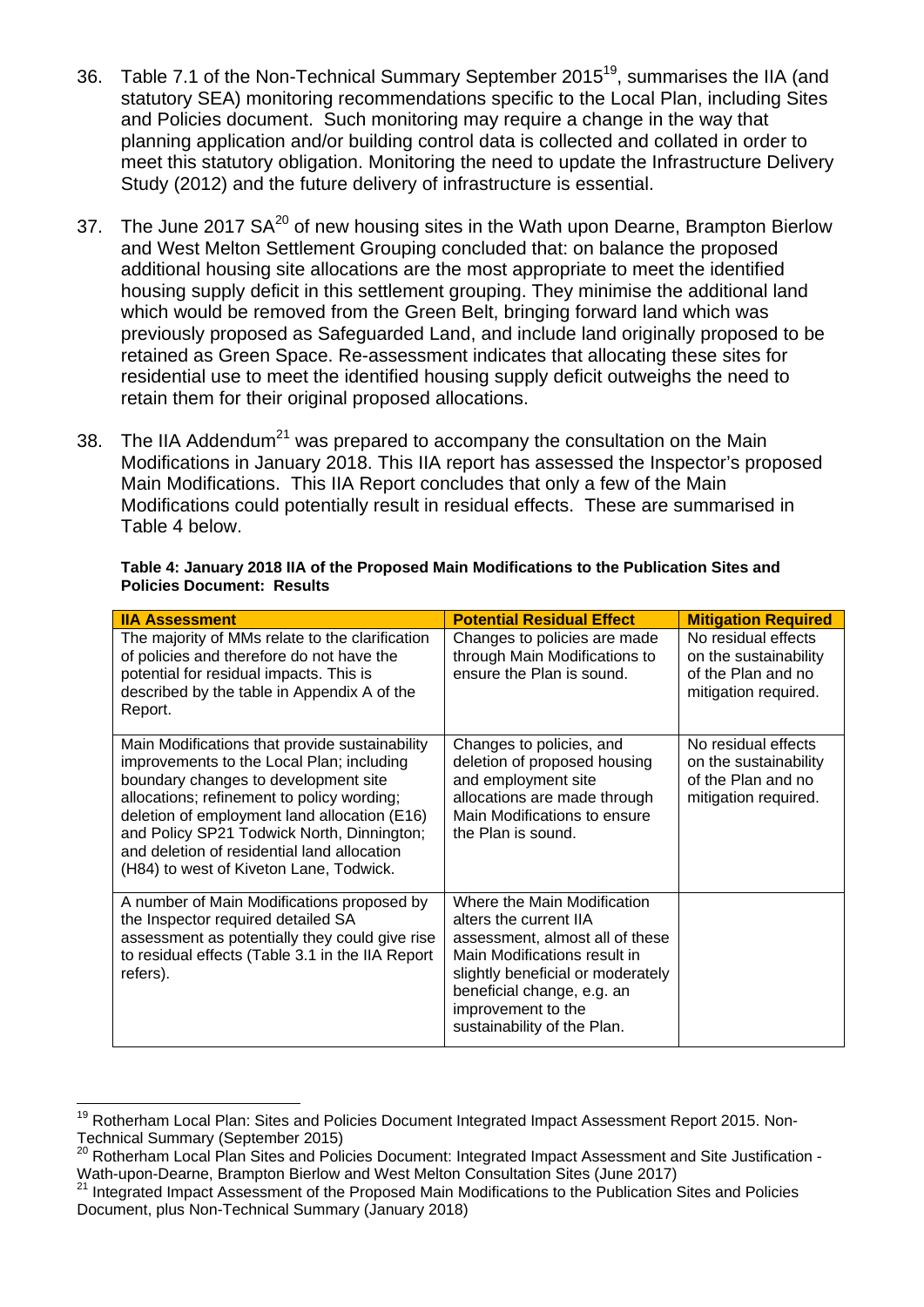| <b>IIA Assessment</b>                                                                                                                                                                                                                           | <b>Potential Residual Effect</b>                                                                                                                         | <b>Mitigation Required</b>                                                                                                                                                                     |
|-------------------------------------------------------------------------------------------------------------------------------------------------------------------------------------------------------------------------------------------------|----------------------------------------------------------------------------------------------------------------------------------------------------------|------------------------------------------------------------------------------------------------------------------------------------------------------------------------------------------------|
| MM1, MM47, MM68 reflecting the preferred<br>route of HS2 - a slight adverse effect on the<br>sustainability of the Plan.                                                                                                                        | Whilst the Local Plan is neutral<br>on HS2 as it is promoted by<br>Central Government, the<br>safeguarded route now crosses<br>an employment allocation. | Further consultation<br>between the Local<br>Authority and HS2<br>Ltd will be required<br>as proposals for HS2<br>are developed<br>further.                                                    |
| MM63: This change removes land from the<br>Green Belt to redefine the site boundary of<br>E23 (Maltby Colliery site) to a defensible<br>Green Belt boundary and to ensure the Core<br>Strategy target on employment land<br>allocations is met. | This removes land from the<br>Green Belt and includes the<br>loss of Ancient Woodland.                                                                   | The loss of Ancient<br>Woodland cannot be<br>mitigated directly<br>although<br>replacement planting<br>at other locations at<br>a greater scale can<br>go some way to<br>offsetting this loss. |

- 39. Overall, this process has supported decision-making regarding:
	- The selection of the most appropriate site allocations at each stage;
	- The revision of policies where necessary: and
	- The establishment of mitigation measures to address certain potentially negative effects and achieve the most sustainable outcome.
- 40. The SA / IIA process, including identification of environmental baseline and key issues, has assisted in the identification of constraints and allowed the Council to develop policies and promote site allocations which avoid impacts on these constraints or identify appropriate mitigation measures.
- 41. The final IIA Report<sup>22</sup> has concluded that in the majority, the Sites and Policies Local Plan policies are capable of addressing the majority of risks of negative sustainability impacts, and achieving net benefits.

# **How consultation responses have been taken into account**

- 42. A key component of the Sites and Policies document preparation and SA/SEA process is consultation with stakeholders. Throughout its preparation, the Sites and Policies document has been subject to consultation in line with the adopted Statement of Community Involvement<sup>23</sup> and relevant Regulations (primarily The Town and Country Planning (Local Development) (England) Regulations 2004, (as amended), and subsequently The Town and Country Planning (Local Planning) (England) Regulations  $2012^{24}$ ).
- 43. The Council has also complied with the requirements of the SEA Regulations (Regulation 12[6]), which establishes a set period for statutory consultation on the scope and level of detail of the SEA, and effective opportunity for the public and statutory consultees to express their opinions on the results of the SEA. Throughout the process of carrying out the SA / IIA, three statutory consultation bodies are required to be consulted – the Environment Agency, Historic England and Natural England.

l  $^{22}$  Integrated Impact Assessment of the Submission Sites and Policies Document (March 2016): Addendum1 to the IIA – Additional Site Changes (June 2017); and Assessment of Main Modifications. (January 2018)

<sup>&</sup>lt;sup>23</sup> Statement of Community Involvement, Adopted June 2006 and revised in June 2015  $^{24}$  http://www.legislation.gov.uk/uksi/2012/767/contents/made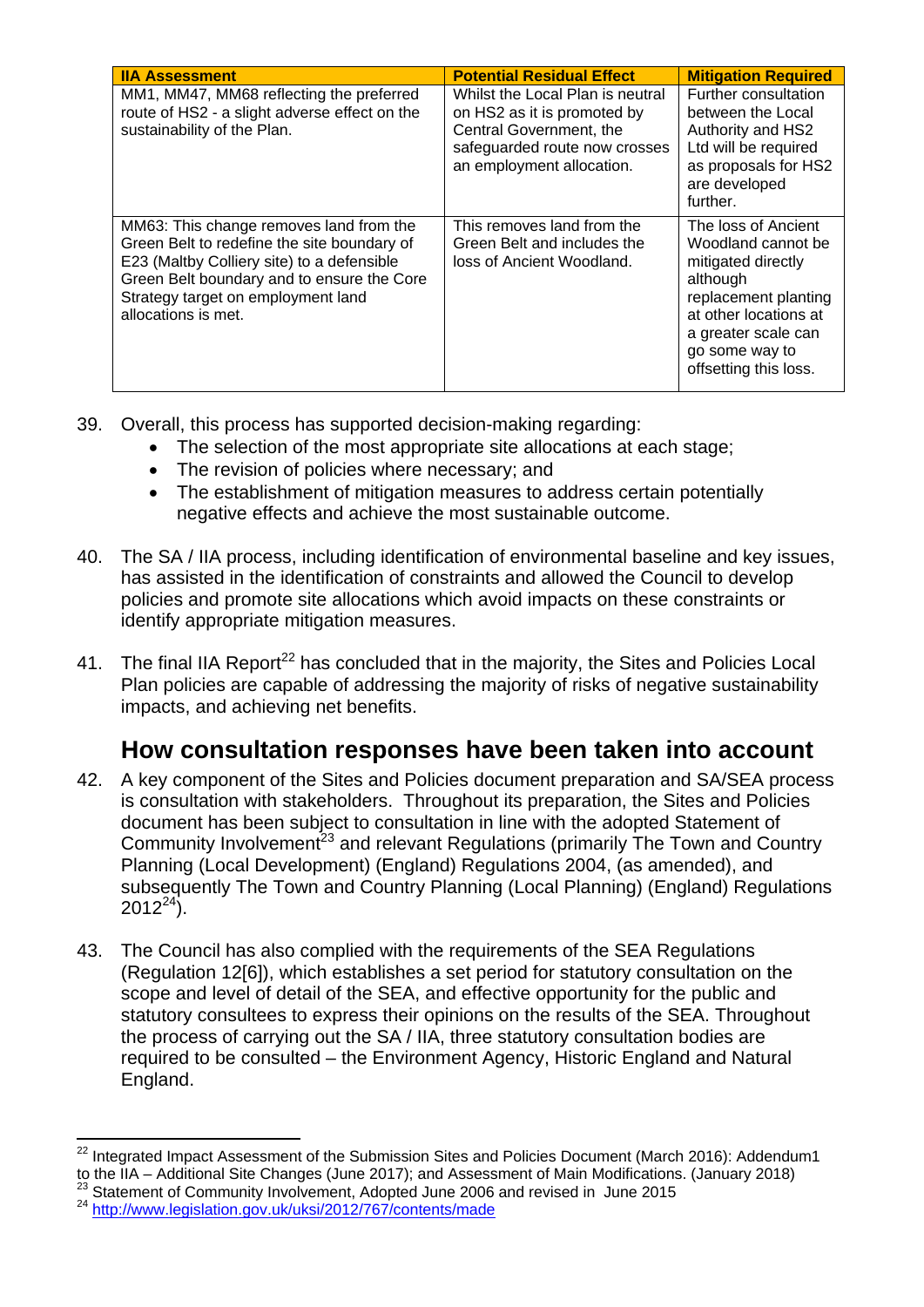44. The Council has sought to address issues raised through the consultation exercises and to reflect those concerns in the content and wording of the Sites and Policies Local Plan. Changes have been made up to and following the independent examination to take account of comments received and the Inspector's recommendations.

#### *Scoping Reports*

- 45. The General Scoping Report produced in 2006<sup>25</sup> set the scope of the Sustainability Appraisal for those Local Development Documents which require it. It was subject to statutory consultation for a five-week period ending 13 January 2006. The Council consulted the Countryside Agency, Environment Agency, English Nature and English Heritage. However, the Council also broadened this statutory consultation and sought comment from any other interested bodies and individuals. A Feedback Report was produced following consultation<sup>26</sup>. Comments received were taken into account and the scope of the SA amended as appropriate, including:
	- The inclusion of additional sustainability issues
	- New decision guiding and making prompts and accompanying indicators
	- Amendments to SA objectives
	- Taking account of additional plans, policies and guidance
- 46. Due to the period of time since the Scoping Report was created, it was updated in  $2011^{27}$  and again in 2013<sup>28</sup> to reflect guidance in the National Planning Policy Framework (NPPF). Consultation was undertaken for a statutory five-week period between March and April 2013. This included current statutory consultees (the Environment Agency, Historic England (then English Heritage) and Natural England, following the merger of English Nature and the Countryside Agency), as well as other interested bodies and individuals. Amendments included updates to the baseline situation and the context review to incorporate new and updated guidance provided by the NPPF since 2011. The fundamental elements of the original framework have been retained, which enables ongoing consistency with previous stages of assessment throughout Local Plan preparation.

#### *Core Strategy Revised Options Report 2009*

- 47. A Sustainability Appraisal Report<sup>29</sup> was issued for public consultation alongside the Core Strategy Revised Options Report between 29 May and 31 August 2009.
- 48. Detailed comments received are outlined in the Revised Options Final Feedback Report  $2010^{30}$ .
- 49. At this stage the Council did not consult on individual development sites in the borough but the boundaries of the sites that were under consideration for possible future allocation and subsequent development were made available on the Council's web site and at stakeholder drop-in sessions. The consultation focused on the implications for particular settlements and how they might potentially grow in the future.

l <sup>25</sup> Sustainability Appraisal of Rotherham's Local Development Framework: General Scoping Report (2006)<br><sup>26</sup> Rotherham Borough Council Response to General Scoping Report Consultation (2006)<br><sup>27</sup> Sustainability Appraisal of

<sup>(</sup>May 2011)

 $^{28}$  Rotherham Local Plan SA Scoping Report (June 2013): consultation undertaken between March and April 2013.

<sup>&</sup>lt;sup>29</sup> Sustainability Appraisal (SA) of Core Strategy Revised Options (May 2009)<br><sup>30</sup> Core Strategy Revised Options. Final Feedback Report (March 2010)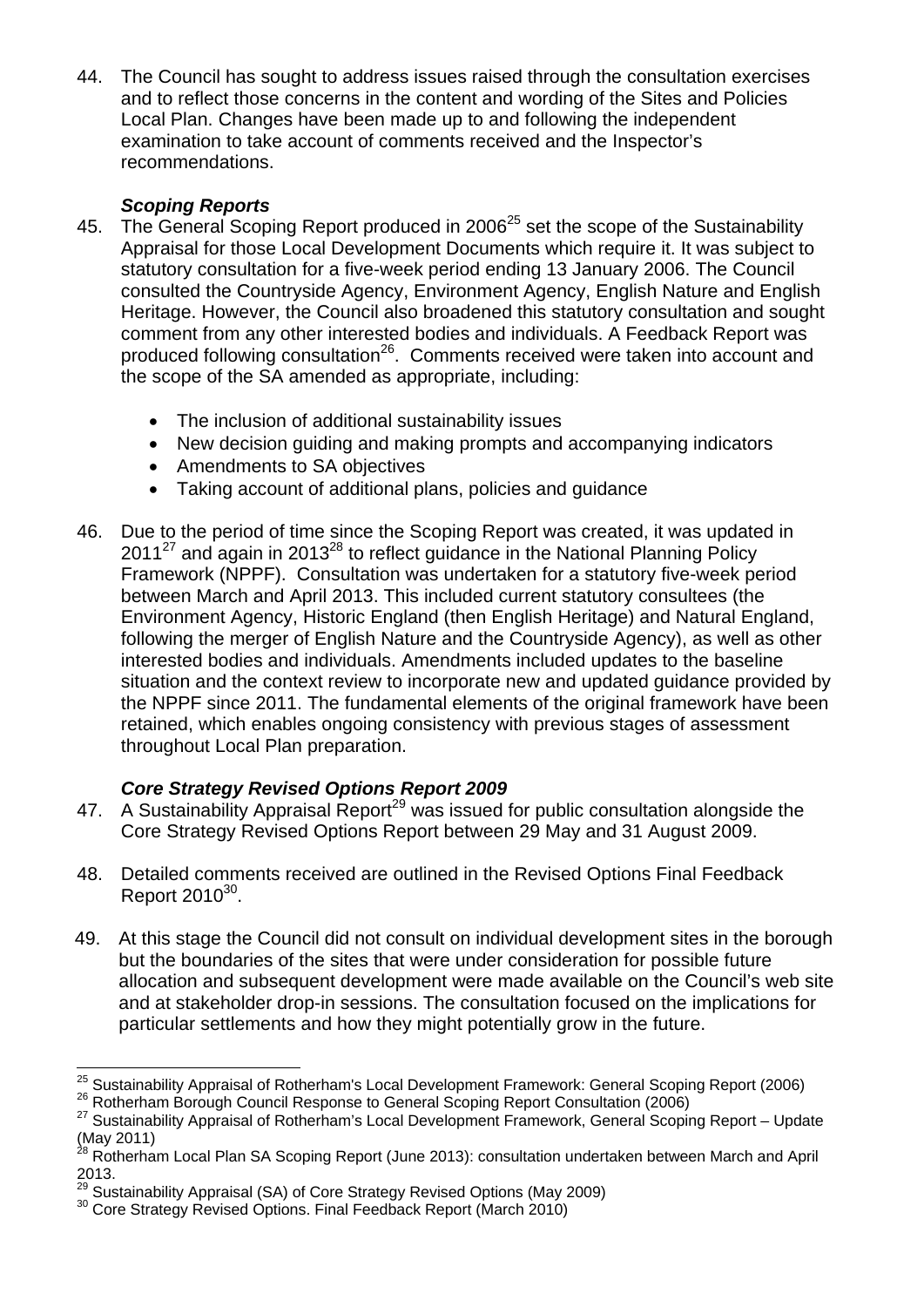- 50. Comments received were taken into account and reflected in further SA and Local Plan preparation work, including:
	- Updated references to policies and additional documents
	- Need to undertake further Sustainability Appraisal work to ensure that it has considered all possible alternatives for urban extensions
	- Further work to be undertaken to enhance the biodiversity evidence base
	- Consideration of SA scoring in relation to some objectives.

### *Draft Core Strategy 2011 and Sites and Policies Issues and Options June 2011*

- 51. An Integrated Impact Assessment Report<sup>31</sup>, incorporating SA, SEA, HIA, EqIA and HRA was issued for public consultation alongside the Draft Core Strategy between 4 July and 16 September 2011. Comments received are outlined in a Feedback Report produced in  $2012^{32}$ .
- 52. The Council surveyed over 650 sites to assess their suitability to meet future sustainable development needs. Each site was assessed for its potential capacity, for constraints that could affect suitability and deliverability, the identification of former uses (if any) and the site's Unitary Development Plan allocation / designation.
- 53. This initial sites appraisal demonstrated limited opportunities to develop on previously developed land. Whilst there is undeveloped and previously developed land available within the built up areas of settlements in the Borough, this is insufficient to meet the identified development targets.
- 54. An assessment of the sensitive planning issues affecting sites were noted on a traffic light system: green sites – no reservations to the site's future allocation for development; amber sites where the site has minor reservations and there are some sensitive planning issues that require mitigation and red and pink sites where the site is of a sensitive nature or has major land use policy constraints.
- 55. At the same time the Council also consulted on a series of issues including consultation on site selection methodology, the use of designations including the identification, expansion and protection of local wildlife sites, regionally important geological sites, conservation areas, green infrastructure corridors and questions on policy directions.
- 56. Comments received were taken into account and reflected in further IIA and Local Plan preparation work, including:
	- Amended assessment of Bassingthorpe Farm as regards potential impact on Wentworth Woodhouse
	- Undertaking a Green Belt review.

- 57. Specific comments regarding the Sites and Policies Document included:
	- Objections or observations regarding the site allocation options methodology;
	- Representations regarding designations in the Local Plan (in particular Local Wildlife Sites and Regionally Important Geological Sites);

<sup>&</sup>lt;sup>31</sup> Rotherham Metropolitan Borough Council's LDF Draft Core Strategy: Integrated Impact Assessment Report (May 2011)

Draft Core Strategy and Sites and Policies Issues and Options Consultation: Feedback Report (January 2012)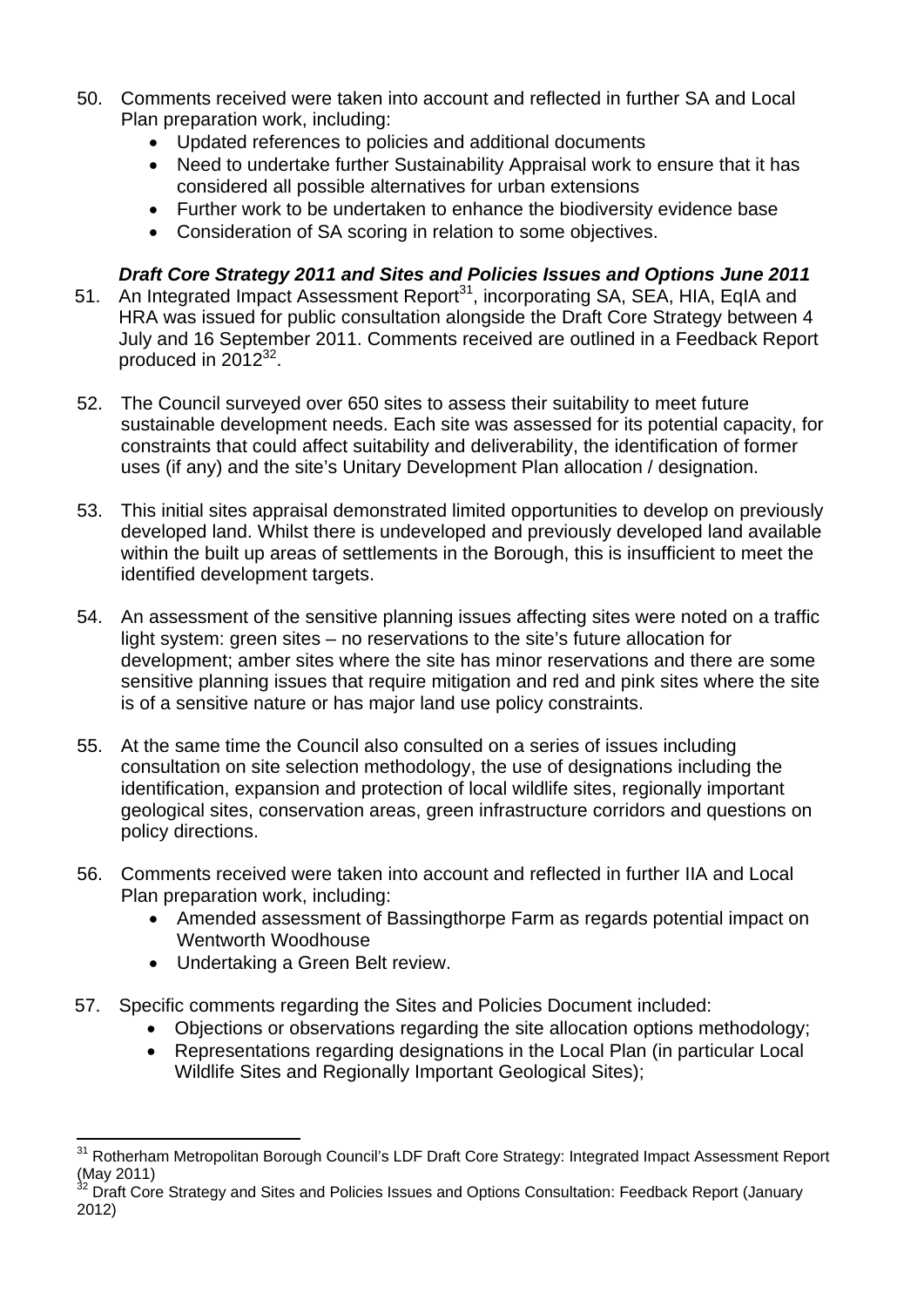- Representations regarding the preferred site allocations and other alternative sites;
- Suggestions for future development management policies.

#### *Draft Sites and Policies May 2013*

- 58. IIA incorporating SA, SEA, HIA, EqIA and HRA was issued for public consultation alongside the draft Sites and Policies Local Plan between 20 May and 29 July 2013.
- 59. Comments received were taken into account and reflected in further IIA and Local Plan preparation work. Consultation responses on the Draft Sites and Policies Document (2013) are included within Appendix M of the IIA Report: Final Draft Sites and Policies Document September 2014. These comments include:
	- Detailed comments from English Heritage regarding SA objectives request that these should be amended to reflect NPPF guidance.
	- Concerns regarding a number of the suggested site allocations and the potential impact of their development on designated historic assets (including Historic Parks, Gardens and Landscapes).
	- The level of mitigation offered by Local Plan policies and suggested changes to policy wording is inadequate.
	- Heritage Impact Assessments are required to ensure that the level of harm is properly evaluated and mitigation measures developed. Up to date Conservation Area Appraisals would assist in ensuring that the likelihood of any harm is minimised.
	- English Heritage disagreed with some of the SA assessments and the assumptions that effects can be reduced to slight with respect to Archaeology. Better to leave as uncertain.
	- English Heritage strongly advises that the LA engage with them and South Yorkshire Archaeology Service (SYAS) in the preparation of this Local Plan. Comment supported by SYAS.
	- SYPTE (South Yorkshire Passenger Transport Service) raised concern that specific issues such as air quality and industrial development activities are not weighted.
	- Natural England commented that the IIA does not include Habitat Regulation Assessment and requested that a HRA should accompany the next iteration of the Plan.
	- Objections received from nearby residents to the proposed allocation of land at Lathe Road and querying the decision using the SA scoring of the site.

#### *Final Draft Sites and Policies Document 2014*

- 60. The Council undertook consultation on Final Draft Sites and Policies Document between 13 October and 24 November 2014. All stages of consultation on the IIA (including consultation comments on the Scoping Reports 2011 and 2013) are reported in the submission version of the IIA (March 2016) within Volume 1 Appendix 1-D: Consultation Responses on the IIA. Appendix 1-D.3 provides details of consultation responses in 2014.
- 61. English Heritage commented on the need for development principles to be attached to specific sites to guide future planning applications. Concern was raised that reliance on non-site-specific policies of the plan as the basis for ensuring that development of these areas is delivered in a way which will safeguard the area's natural and historic environment, could potentially result in harm to elements which contribute to the significance of Rotherham's designated heritage assets, landscapes and natural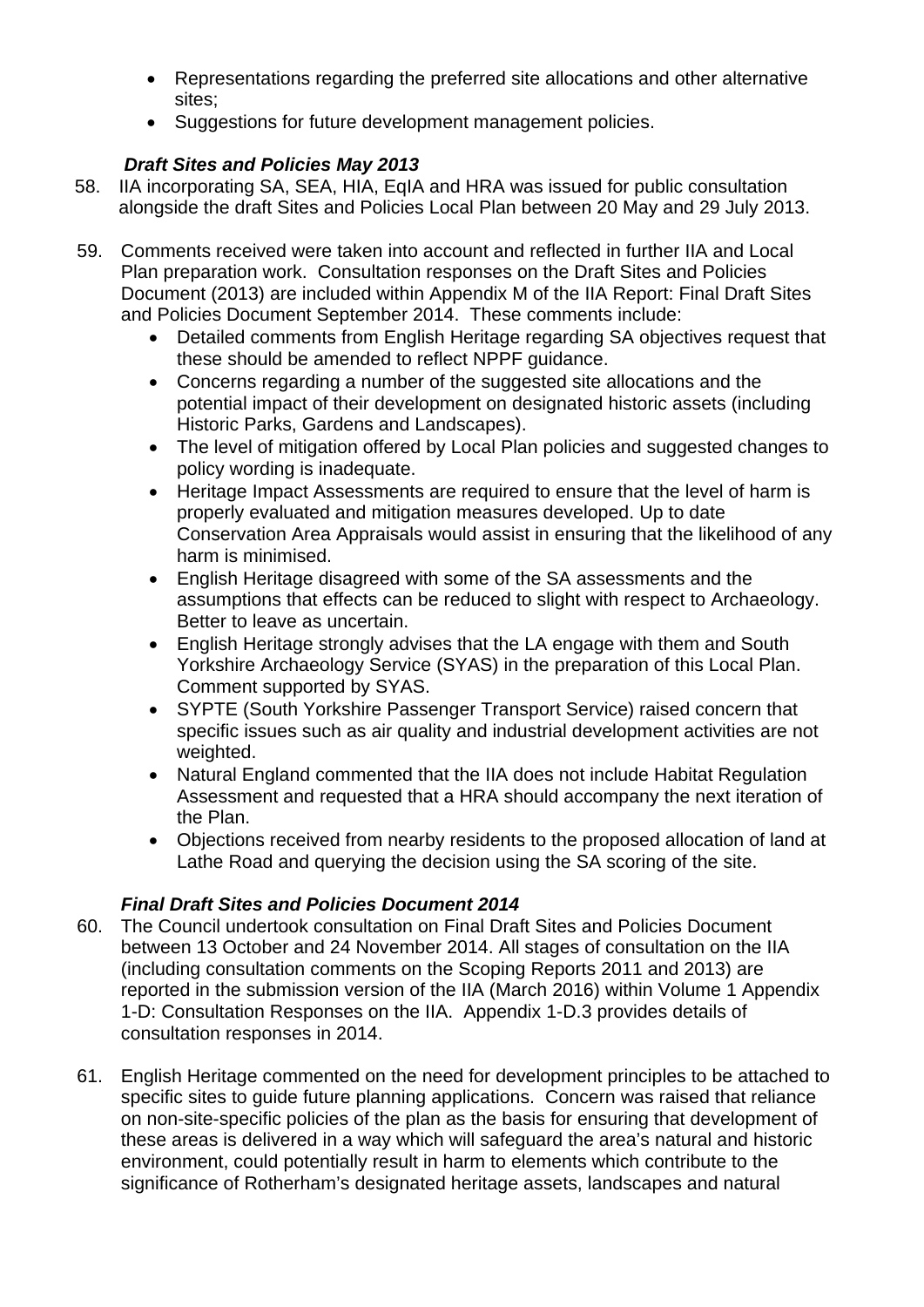environment. English Heritage recognised the sensitive nature of some of these locations.

- 62. English Heritage requested that further site specific information be provided as an integral part of the Plan, to increase the likelihood that sites are developed in a sustainable manner. These guidelines could also address issues such as highways and drainage as appropriate.
- 63. One objector promoting development on a site, proposed to be retained as Green Space, asserted that the IIA is inconsistent in the application of the methodology. Queried the credibility and robustness of the evidence base when sites are considered against reasonable alternatives and based on proportionate evidence.
- 64. Objections received to Todwick North Special Policy Area and to the proposed housing allocation to south of Todwick village. Concerns regarding environmental matters were raised and the level of infrastructure available within the village to support such development.
- 65. An alternative site to the east of the village is promoted by the landowner of that site, and their consultant. The representor queries the SA scoring assessment at Stage 2, the application of the methodology at Stage 3, and the subsequent selection of the preferred housing allocation to the south of the village.
- 66. A number of representations received objecting to representor sites not being selected for development and allocated as such in the emerging Local Plan. The objector's sought to promote their sites via the site selection methodology and to SA Stage 2 (included within the IIA). Challenge also to the Detailed Green Belt Review.
- 67. Commitment provided by the Council to refresh Stage 2 of the SA for inclusion within the Publication Sites and Policies document, and to ensure that the Red Amber Green scoring within stage 2 is credible and robust, to justify its selection of site allocations against the alternate representor sites being promoted.
- 68. Queried the scoring of the preferred Gypsy and Traveller site allocation. An alternative representor site promoted for such uses, was excluded at Stage 1. The representor claims that the alternative site scores higher. However the alternative site has not been scored because it was excluded at Stage 1.
- 69. Objections to deletion of former Unitary Development Plan housing allocations that have not been delivered since adoption of the UDP in 1999, but are now immediately adjacent to designated Local Wildlife Site and share similar semi-natural characteristics regarding the presence of woodland and scrub that is predominantly undisturbed and not managed.

#### *Submission Sites and Policies Document Local Plan March 2016*

70. The IIA Report<sup>33</sup> incorporating SA/SEA, was submitted alongside the Publication Sites and Policies Document for independent examination in March 2016. Representations received at the Publication stage were submitted for consideration by the Inspector appointed to examine the Sites and Policies Document in line with the Requiations<sup>34</sup>.

<sup>&</sup>lt;sup>33</sup> Integrated Impact Assessment of the Submission Sites and Policies Document (March 2016)<br><sup>34</sup> <u>http://www.legislation.gov.uk/uksi/2012/767/contents/made</u>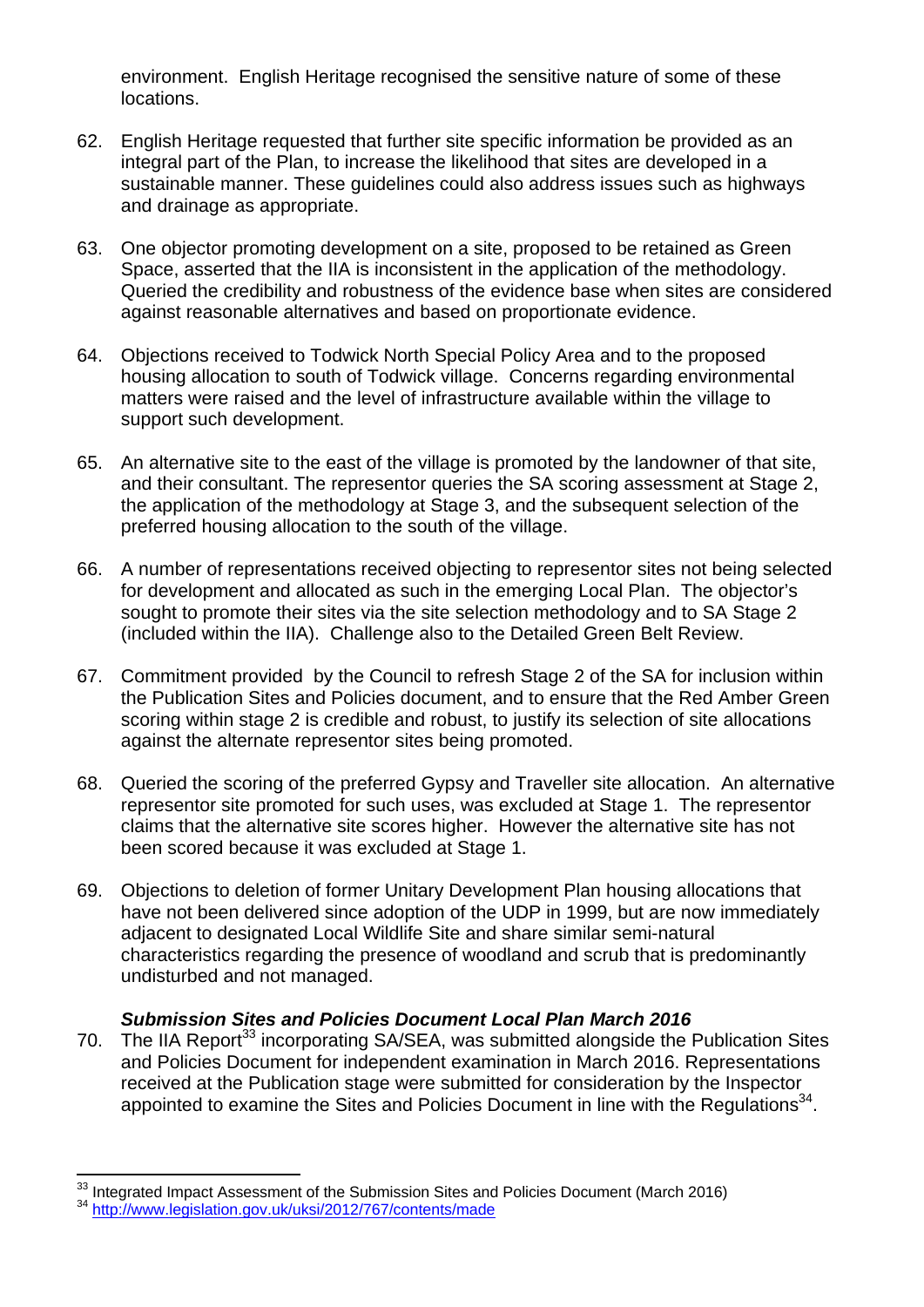#### *Main Modifications January 2018*

- 71. Following the hearing sessions, the Council consulted on the Inspector's proposed Main Modifications to the Sites and Policies Local Plan. These Main Modifications were accompanied by an Addendum to the IIA Report which included an assessment of their potential environmental effects and impact on the previous IIA. Natural England confirmed that they are satisfied that the IIA complies with the requirements of the Habitats Regulations, and that the modifications to the Sites and Policies Local Plan are unlikely to significantly affect an internationally protected nature conservation site.
- 72. The Inspector took full account of representations made on the proposed two additional housing site allocations to meet the settlement grouping target at Wath upon Dearne, Brampton Bierlow and West Melton; and upon the representations received to draft Main Modifications35. His final report contains the final modifications recommended.
- 73. In summary, the Council has satisfied the relevant legislation in terms of consultation on its Sites and Policies document and associated IIA, incorporating SA / SEA. This has ensured that consultation responses have helped shape the Sites and Policies document to ensure the most sustainable outcomes.
- 74. Rotherham is a land-locked borough and the nature of the activities proposed in the Sites and Policies document mean that consultation with other EU member states was not appropriate during its preparation. As such, the requirement at paragraph 4(d) of Regulation 16 of the SEA Regulations regarding consultations entered into with other EU members is not relevant.

# **Reasons for choosing the final version of the Sites and Policies document (in light of other reasonable alternatives)**

- 75. Regulation 12(2) of the SEA Regulations requires environmental reports (SA / SEA) to consider any reasonable alternatives, taking into account the objectives and the geographical scope of the plan or programme.
- 76. The Submission IIA Report<sup>36</sup> is split into four volumes and an Addendum:
	- Volume 1: provides introductory and background information to the assessment;
	- Volume 2: contains the assessment of site options / candidate sites, and selection of preferred sites;
	- Volume 3: contains the assessment of policies and overall plan, considering the preferred sites selected; and
	- Volume 4: comprises Site Survey Summary Sheets for each of the candidate sites considered.
	- The Addendum provides an updated assessment for 14 sites which, as a result of public consultation, have been modified in terms of their boundaries, or are being promoted as alternative sites for allocation in the Local Plan. .
- 77. This IIA, which incorporates SA, identifies risks that significant effects or impacts might occur and outlines potential control mechanisms that can be put in place to avoid,

 $35$  Integrated Impact Assessment of the Submission Sites and Policies Document (March 2016): Addendum 1

to the IIA – Additional Site Changes (June 2017); and Assessment of Main Modifications (January 2018)<br><sup>36</sup> Integrated Impact Assessment of the Sites and Policies Document: Submission Version Volumes 1 to 4, and Addendum (March 2016)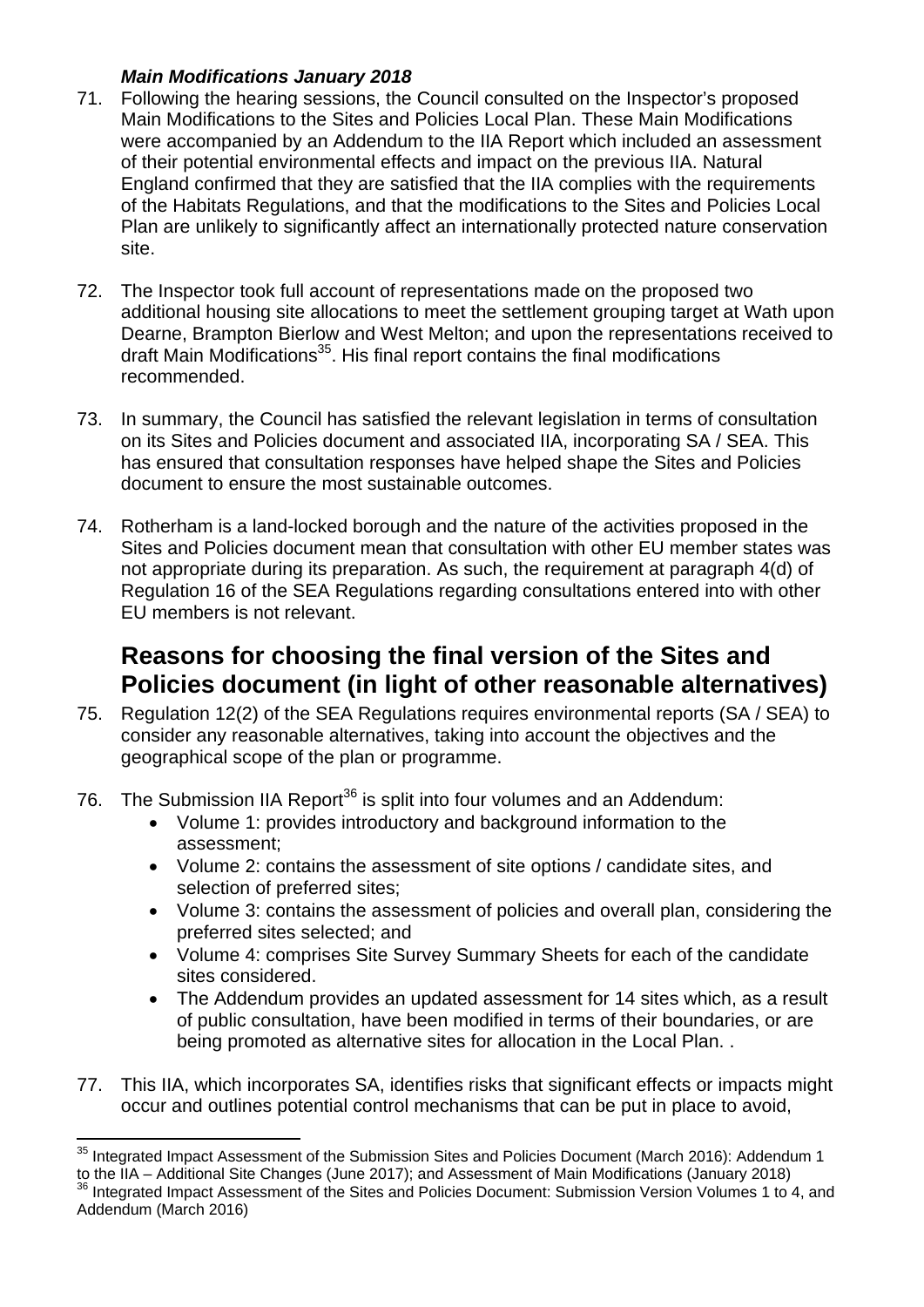reduce or offset the potential impacts of those risks. The IIA can also be used as a platform for identifying opportunities for beneficial impacts and determining specific policies or proposals which may facilitate or enhance such benefits.

- 78. This is particularly relevant for the Sites and Policies document, which has developed alongside the IIA and has incorporated within its policies ways of mitigating risks of negative impacts and taking advantage of opportunities for benefits. The IIA also includes an assessment of the potential significant residual effects that may arise as a result of any risks and opportunities that remain even with mitigation in place.
- 79. The IIA / SA of policy alternatives were mainly conducted as part of the development of the Core Strategy, which is now adopted. As such, it is a relevant and important context that the Sites and Policies document is a subsidiary document to the adopted Core Strategy.
- 80. In terms of the polices element of the Sites and Policies document, one area of policy alternatives has been considered by the IIA – that for wind farm 'areas of search' as part of Policy SP60 – Sustainable Construction and Wind Energy. These alternatives are shown and assessed in Chapter 2 of Volume 3 of the Submission IIA Report.
- 81. The remaining policies of the Sites and Policies document build upon those policies set out in the Core Strategy, which has been subject to alternatives assessment as part of its own SA. Over the course of the Sites and Policies document's development, no significantly different, ways of formulating the Local Plan policies have been identified. Therefore, there has been no requirement to assess alternative policies as part of this IIA.
- 82. SA / IIA informed the Spatial Strategy included within the adopted Core Strategy, comprising the Settlement Hierarchy and targets for each settlement grouping. The key social, economic and environmental features and constraints of different areas were considered at the time of preparation of the Core Strategy. The SA and IIA assessed the effects of the Core Strategy (growth targets, strategic allocation, broad locations for growth, settlement hierarchy and all policies and reasonable alternatives) on a range of topics. This highlighted potential negative effects (risks) and opportunities for beneficial effects and set out recommendations to improve the Core Strategy, subsequently adopted in September 2014.
- 83. This subsequent and subsidiary Sites and Policies Document seeks to allocate appropriate and sustainable development sites to meet the targets set out in the Spatial Strategy. All reasonable alternatives have been considered in the preparation of the Sites and Policies Document and each site allocation has been assessed according to the three stage Methodology $37$  developed for this purpose, and against all other sites promoted by landowners received during the "call for sites"; and those sites identified in accordance with the SHLAA methodology, wherein all land within close proximity to the built up areas of the Borough has also been assessed.
- 84. As already noted the Spatial Strategy for the borough is set out in Policy CS1 of the adopted Core Strategy, The approximate levels of planned development for settlement groupings over the plan period are set out in this policy. A number of alternative approaches to the distribution of development in the borough were considered and discarded early in Local Plan development, having considered their potential

l  $37$  Integrated Impact Assessment of the Submission Sites and Policies Document (March 2016) Volume 2: Section 2 and Appendix 2-C: Site Selection Methodology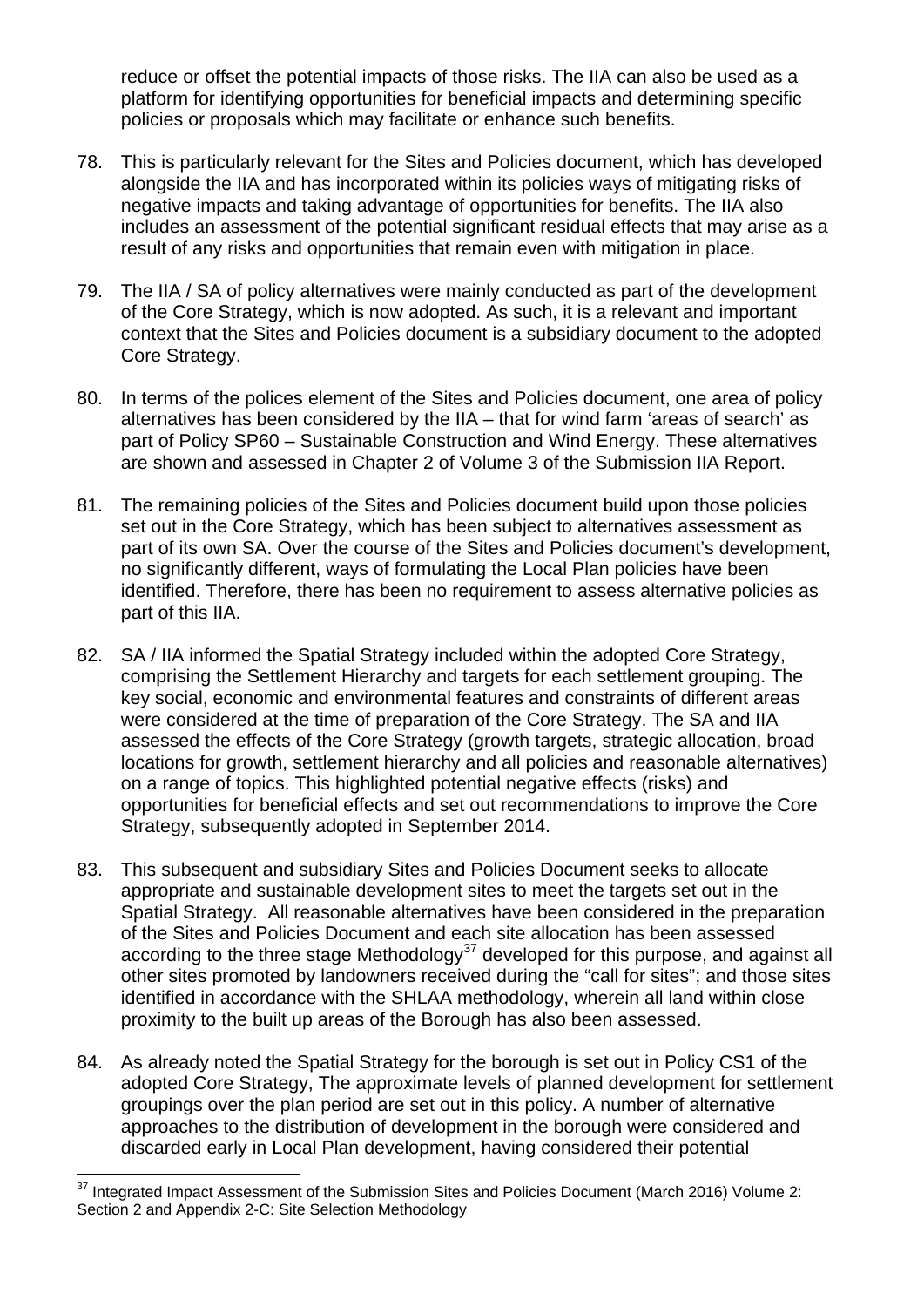sustainability implications. Policy CS1 (as adopted) reflects the most sustainable approach to development in the Borough relative to alternatives identified and assessed through the appropriate IIA/SA.

- 85. The identification of site alternatives began in 2008 as part of the Strategic Housing Land Availability Assessment (SHLAA) and the Employment Land Review<sup>38</sup>. The SHLAA was updated in 2011 and again in 2012 and has been annually updated since this time. The Employment Land Review was published in 2010, with a subsequent Joint Employment Land Review with Sheffield published in 2015. A SHLAA is a process that identifies land with potential for future housing development, without making any determination as to whether or not such sites should be developed. The initial Employment Land Review in 2008, assessed whether there were any sites that potentially could be released from their existing employment allocation for residential purposes.
- 86. The SHLAA update (2012) was overseen by a Working Group comprising representatives from a number of key organisations involved in housing delivery or provision of associated infrastructure, such as the Campaign to Protect Rural England (CPRE) and the Home Builders Federation. The following key steps were undertaken as part of the SHLAA:
	- Existing information on sites held by RMBC was reviewed, including sites suggested by respondents as part of consultation on the emerging Local Plan;
	- Areas of search for potential housing land were defined;
	- Excluded areas were established (e.g. designated nature conservation sites);
	- A 'Call for Sites' was undertaken in 2008, which allowed house builders, developers, land owners and their representatives to make suggestions on where future housing growth could be accommodated;
	- Further site suggestions were considered, sourced from the SHLAA and Local Plan consultations, ongoing "call for sites", developer enquiries and planning applications; and
	- Assessment of suitability for housing development, availability and achievability was carried out.
- 87. The Employment Land Review similarly identified land with potential for future industrial or commercial development, again without making any determination as to whether or not such sites should be developed.
- 88. Most of the sites considered in the IIA were identified through the SHLAA and Employment Land Review. The identification of additional alternative sites has formed an ongoing and iterative part of Local Plan development, including consultation and engagement with stakeholders.
- 89. In addition to these studies a number of other studies have also been prepared to support the identification of site allocations as reported in Stage 3 of the IIA/SA. Each site has been assessed using GIS datasets and in addition further detailed studies have been conducted by specialist officers and/or consultancies. All sites have been assessed from a highways/ transportation access perspective. Archaeological assessments, protected species assessments, surface water flooding assessments and landscape capacity, assessing character and sensitivity have been undertaken for

 $38$  Integrated Impact Assessment of the Submission Sites and Policies Document (March 2016): Appendix 2-B: Background to Site Identification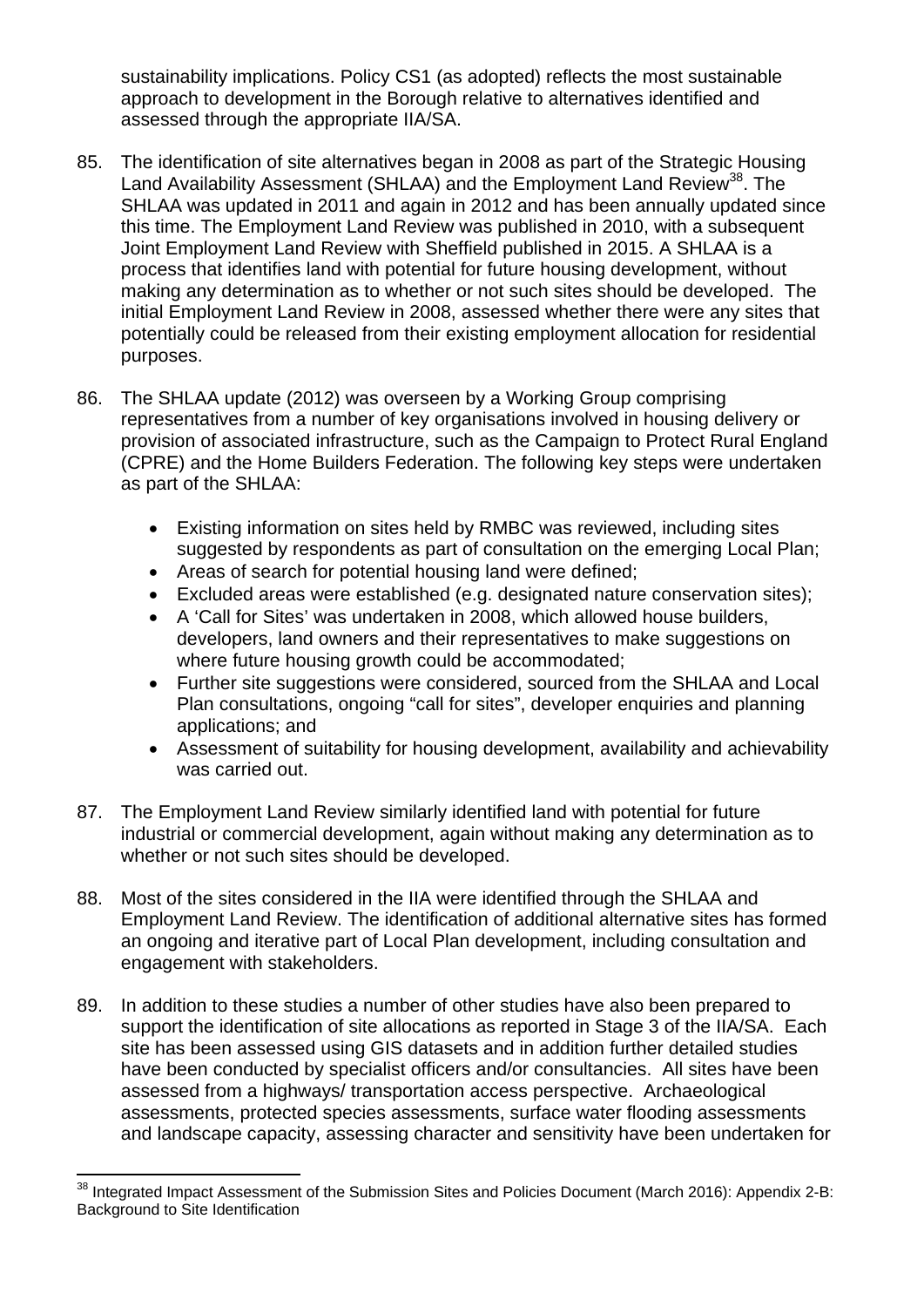all preferred allocations and sites promoted by land owners, their agents and developers (identified as representor sites) have also been undertaken and the results included within SA stage 2. Further ecological and historic environment assessments have also been carried out for a smaller subset of site allocations and representor sites where it is likely the natural and historic environment may be impacted by any future development proposals. Figure 1-1 of Volume 1: The stages of plan development and sustainability appraisal relative to the Sites and Policies Document,<sup>39</sup> refers.

- 90. To support the Core Strategy a Strategic Green Belt Review was undertaken; subsequently a Detailed Green Belt Review (March 2016) was completed to support the Sites and Policies Document during its Examination. The Detailed Green belt Review assessed all proposed site allocations and representor sites. As a separate study, a review of the impact of the site allocations and representor sites on the Areas of High Landscape Value was also carried out by Landscape Architects within the Council.
- 91. These studies have enabled the consultants conducting the IIA/SA and the Council to understand the environmental and sustainability issues impacting on each preferred site allocation and the additional sites promoted by land owners their agents and developers. Issues identified by these studies have also enabled the preparation of clear site development guidelines to guide the preparation of future planning applications.
- 92. As stated above, SEA requires identification of 'reasonable alternatives' to the plan and whilst the SHLAA and Employment Land Review included some inherent tests regarding feasibility of sites for development, a more comprehensive 'reasonableness' test was undertaken as part of site selection. This formed Stage 1 of the Site Selection Methodology: Automatic Site Exclusions – see Appendix 2-C of Volume 2. Section 3.3.3 in Volume 2 of the IIA Report<sup>40</sup> summarises this process.
- 93. Following the assessment of sustainability constraints of individual sites, further 'reasonable alternatives' were identified in the form of 'in combination' alternatives.
- 94. The Sites and Policies document allocates sites for development; it does this in recognition of their positive attributes such as their relationship to the existing built settlement and to meeting the settlements role and targets established in the Spatial Strategy (detailed in policy CS1 of the Core Strategy). Whilst it is acknowledged that there will most likely be identified constraints associated with the allocation of some development sites, it is anticipated that these issues and constraints will be suitably mitigated within any future resolutions to grant planning permission.
- 95. A number of sustainability factors including known constraints identified as part of the on-going evidence base preparation, have been evaluated to establish each site's suitability to accommodate future development.
- 96. As already noted Site Selection Methodology was prepared and refined over the course of preparation of the Sites and Policies Document, to guide the decisionmaking process. The application of the site selection methodology from stage 2 (the Sustainability Appraisal of individual sites) systematically assessed each site and the

l <sup>39</sup> Integrated Impact Assessment of the Submission Sites and Policies Document (March 2016) Volume 1: Section 1.3 Timeline of Plan and IIA Development; Figure 1-1

 $40$  Integrated Impact Assessment of the Submission Sites and Policies Document (March 2016) Volume 2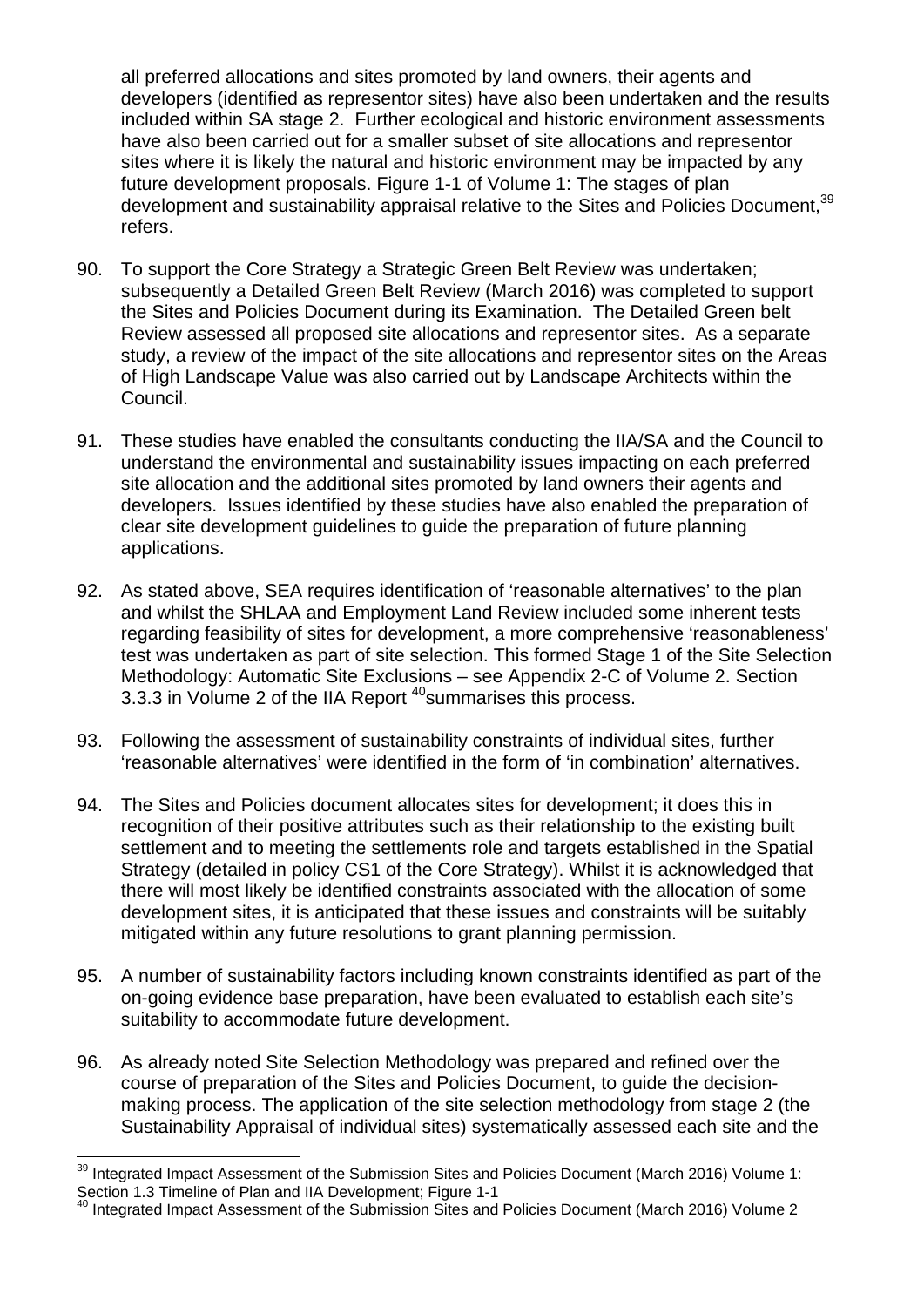"likely significant effects" arising and, at stage  $3<sup>41</sup>$ , (the prioritisation of sites) its potential suitability for allocation as a development site in the Local Plan. Whilst the site selection methodology aimed to select the most suitable sites, other attributes (including the potential to avoid or mitigate effects identified), have also been taken into consideration; this has, in some circumstances, led to sites which performed well, not being allocated.

- 97. A red, amber green rating of sustainability indicators has been undertaken as part of this site selection process, and enabled site-by-site comparison. At stage 3, the potential for mitigation to avoid a major adverse effect was taken into consideration. If there were any potential major adverse effects which could not be avoided, thesewere considered against the alternatives and the potential benefits offered by the site. For each site considered, a summary record has been prepared which clarifies the type of development acceptable on the site or the reason why a site has not been taken forward as a development site allocation. Generally there are no insurmountable issues to the allocation of the development sites but, by its nature, the Site Selection Methodology tends to highlight constraints and this can highlight the potential negatives more than the potential positives.
- 98. Therefore it should be noted, that some sites, which appear less sustainable, have been allocated for development at the Stage 3 site prioritisation assessment. Predominantly the larger site allocations require greater mitigation and the provision of supporting infrastructure, to bring them forward for future development. However these sites still represent the best alternative sites available to meet the development needs for each settlement grouping, identified within the Core Strategy. Unallocated sites which have been identified as sustainable when measured against these criteria and based on current knowledge of constraints, could still be considered for allocation in the next review of the plan or if circumstances change as a result of the emerging SHMA.
- 99. For those sites excluded from the Green Belt during the preparation of this Local Plan, a further assessment<sup>42</sup> has been undertaken in respect of the five Green Belt purposes. This information was used as part of the overall site assessment and in comparing potential Green Belt sites for development, but it did not override broader sustainability considerations.
- 100. Following the Sustainability Appraisal of all sites, the Council has selected those development sites for allocation it considers are most appropriate to meet the following factors:
	- the future needs of existing communities as set out in the Core Strategy;
	- take best advantage of existing services and facilities including educational, health, social and leisure facilities, good transport links and good accessibility by sustainable transport means including public transport, walking and cycling and good access to potential employment opportunities;
	- allocate sites that relate well in locational terms to existing communities taking into account the impact of site allocations on the openness of the Green Belt, local landscape and topography;
	- as appropriate, enable the development of new sustainable communities;

l Integrated Impact Assessment of the Submission Sites and Policies Document (March 2016) Volume 2: Section 2.6

<sup>&</sup>lt;sup>42</sup> Detailed Green Belt Review Revision 2016